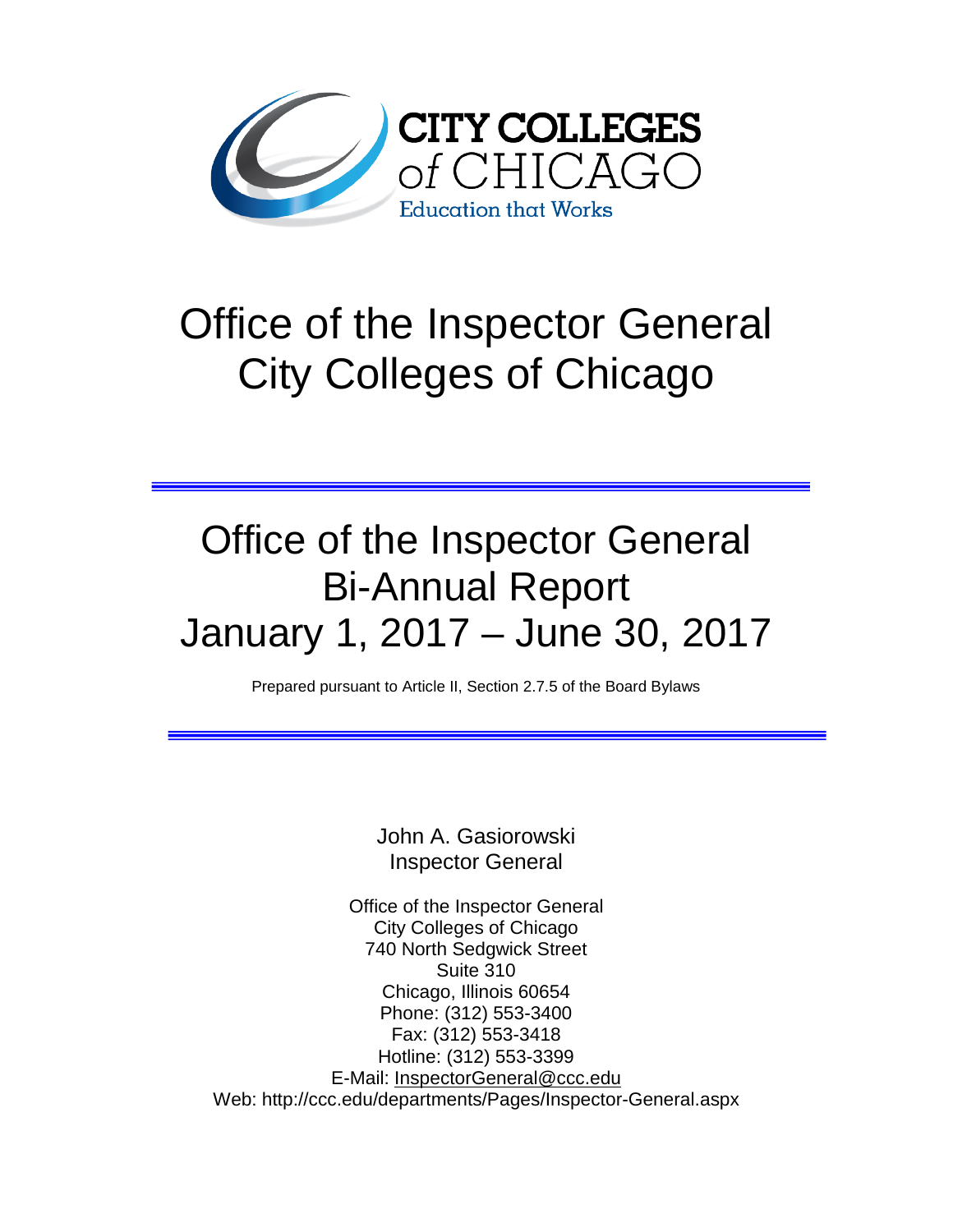

To: Juan Salgado, Chancellor Dr. Charles R. Middleton, Chair of the Board of Trustees Gary E. Gardner, Vice-Chairperson of the Board of Trustees Clarisol Duque, Secretary of the Board of Trustees Rev. Dr. Darrell Griffin, Trustee Karen Kent, Trustee Marisela Lawson, Trustee Deborah H. Telman, Trustee Alexa Cruz, Student Trustee

From: John A. Gasiorowski, Inspector General

Date: August 15, 2017

RE: OIG *Bi-Annual Report* for the period of January 1, 2017 through June 30, 2017

This *Bi-Annual Report* is being provided to the Chancellor and the Board of Trustees of Community College District No. 508 pursuant to Article 2.7.5 of the Board Bylaws. This *Bi-Annual Report* covers the period of January 1, 2017 through June 30, 2017. Pursuant to Article 2.7.5, the *Bi-Annual Report* for the period of January 1st through June 30th is required no later than September 1st each year.

Article 2.7 et seq. of the Board Bylaws authorizes the Office of the Inspector General ("OIG") for the City Colleges of Chicago to conduct investigations regarding waste, fraud and misconduct by any officer, employee, or member of the Board; any contractor, subcontractor, consultant or agent providing or seeking to provide goods or services to the City Colleges of Chicago; and any program administered or funded by the District or Colleges.

The OIG would like to thank the Chancellor, the Board of Trustees and the administration of the City Colleges of Chicago for their cooperation and support.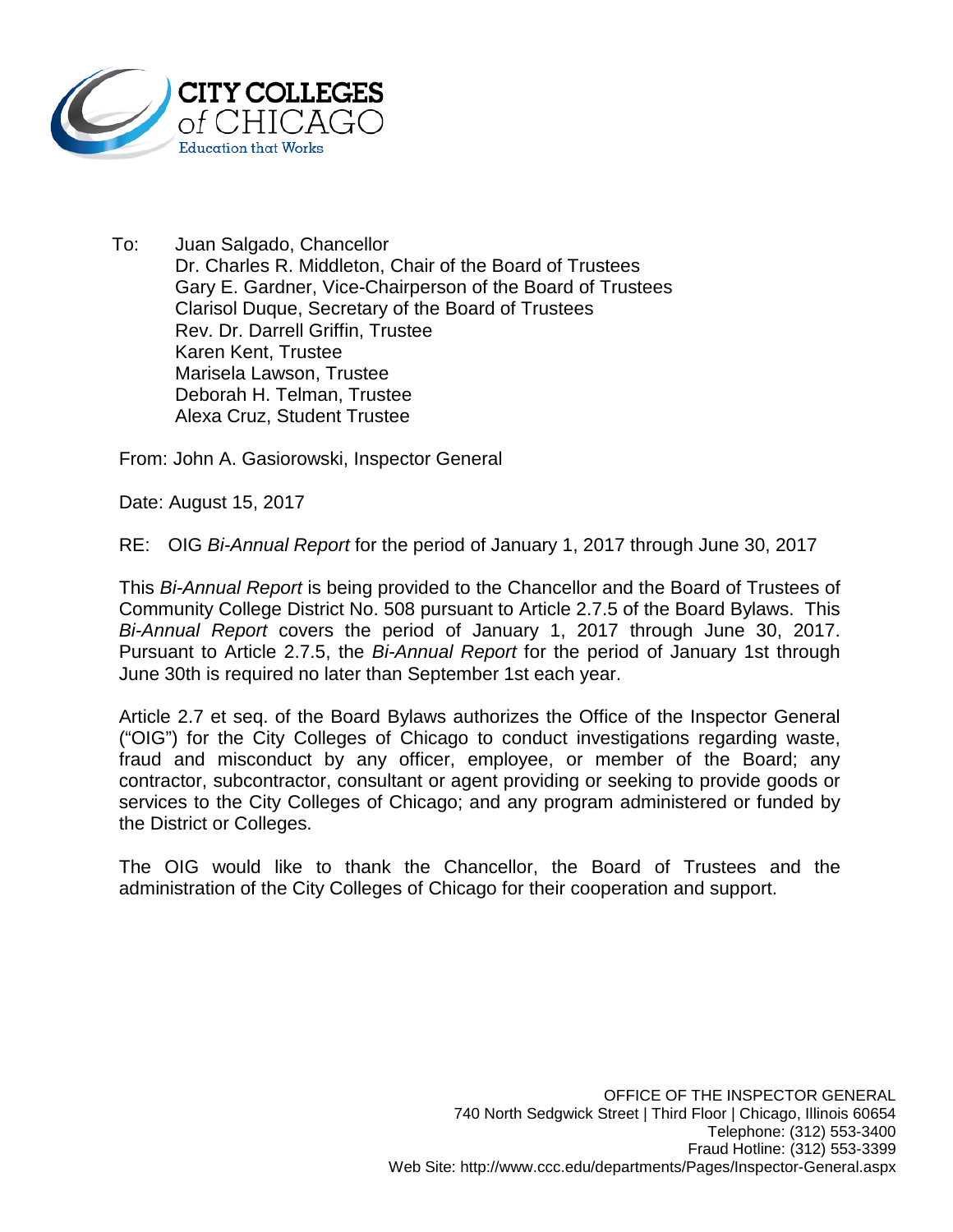# **Office of the Inspector General Bi-Annual Report**

## **Mission of the Office of the Inspector General**

The Office of the Inspector General ("OIG") of the City Colleges of Chicago ("CCC") will help fuel CCC's drive towards increased student success by promoting economy, efficiency, effectiveness and integrity in the administration of the programs and operations of CCC by conducting fair, independent, accurate, and thorough investigations into allegations of waste, fraud and misconduct, as well as by reviewing CCC programs and operations and recommending policies and methods for the elimination of inefficiencies and waste and for the prevention of misconduct.

The OIG should be considered a success when students, faculty, staff, administrators and the public:

- $\triangleright$  perceive the OIG as a place where they can submit their complaints / concerns in a confidential and independent setting;
- $\triangleright$  trust that a fair, independent, accurate, and thorough investigation will be conducted and that the findings and recommendations made by the OIG are objective and consistent; and
- $\triangleright$  expect that the OIG's findings will be carefully considered by CCC administration and that the OIG's recommendations will be implemented when objectively appropriate.

## **New Developments**

## **Staffing**

During most of Fiscal Year 2017, the OIG was staffed at seven of nine budgeted positions. Effective May 22, 2017, the OIG hired an Investigator II-Auditor to fill one of the two vacant positions. This position had been vacant since July 2015. While this hire resulted in an increase to eight staff members, the OIG is budgeted for seven positions for Fiscal Year 2018. These positions currently consist of the Inspector General, the Assistant Inspector General, a Supervising Investigator and four investigators.

# **Updates to Investigations Documented in Previous Bi-Annual Reports**

## Criminal Convictions in OIG Case Number 15-0098 (Employees D and E)

On February 23, 2017, a former CCC college clerical assistant II assigned to a City College ("Employee D") pled guilty to the offenses of theft (a Class 1 Felony) and official misconduct (a Class 3 Felony) in the Circuit Court of Cook County.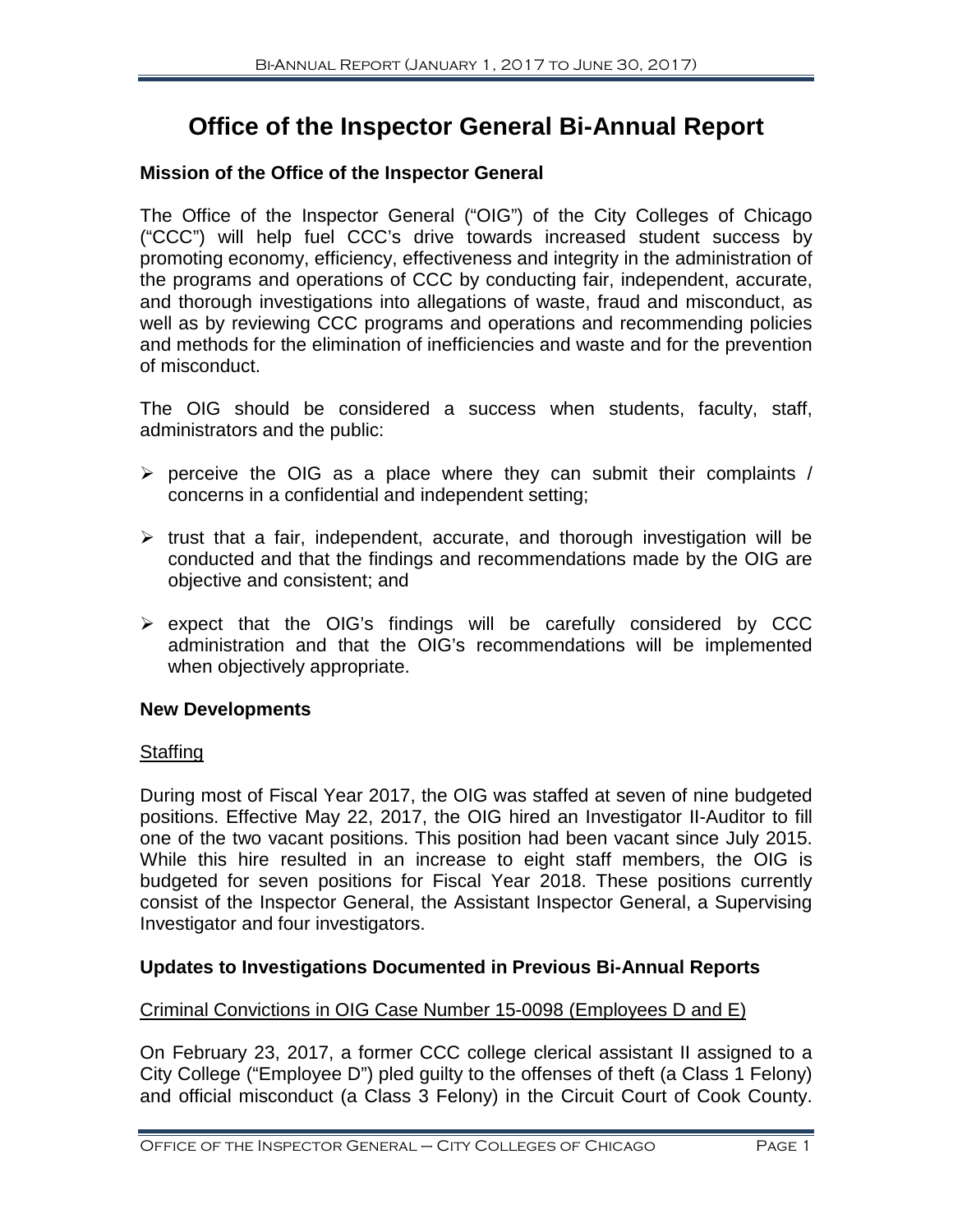She was sentenced to serve a two-year term of TASC probation and ordered to perform community service. The case was docketed under criminal case number 16CR1120301.

On March 30, 2017, a co-defendant and a former CCC college storekeeper also assigned to the same City College ("Employee E") pled guilty to the offense of theft (a Class 1 Felony) in the Circuit Court of Cook County. He was sentenced to serve a two-year term of TASC probation. The case was docketed under criminal case number 16CR1120302.

As reported in in the Bi-Annual Report for the period of January 1, 2015 to December 31, 2015, during the course of the investigation into numerous textbook thefts at a City College by three CCC employees, the OIG became aware of suspicious activities regarding textbooks by Employee D and Employee E, who were assigned to a different City College.

The OIG investigation revealed that Employee D, in conjunction with Employee E, engaged in countless instances of wrongdoing regarding her textbook selling activities. Primarily, but not exclusively, Employee D and Employee E fraudulently obtained the textbooks by placing orders for desk copies from a publisher. Oftentimes when doing so, the duo utilized others' accounts with the publisher, usually by misrepresenting themselves to be former CCC employees. Employee E, using the access that his CCC position gave him, then provided these textbook deliveries to Employee D, who sold these textbooks on behalf of herself and Employee E. Usually Employee D sold these textbooks to a book store located in the Loop, but she also sold textbooks to an online book store and to book buyers who visited the City College. At the Loop book store alone, these activities resulted in at least \$15,088.00 of sales of textbooks, which had a total retail value of more than \$66,000.00. In addition to the textbooks that Employee D and Employee E ordered, Employee E provided Employee D with textbooks from deliveries that were intended for other recipients at the City College.

In June 2015, the OIG submitted the results of the investigation to the Cook County State's Attorney's Office. In June 2016, the employees were charged with multiple counts of theft and official misconduct.

Prior to the date that the OIG submitted its findings regarding the investigation but after both employees were interviewed by the OIG, both employees resigned from their positions with CCC, and both employees were subsequently designated ineligible to be re-hired.

## Updates regarding disciplinary recommendations made during the July 1, 2016 to December 31, 2016 reporting period

In the *Bi-Annual Report* submitted for the July 1, 2016 to December 31, 2016 reporting period, the OIG summarized thirteen reports documenting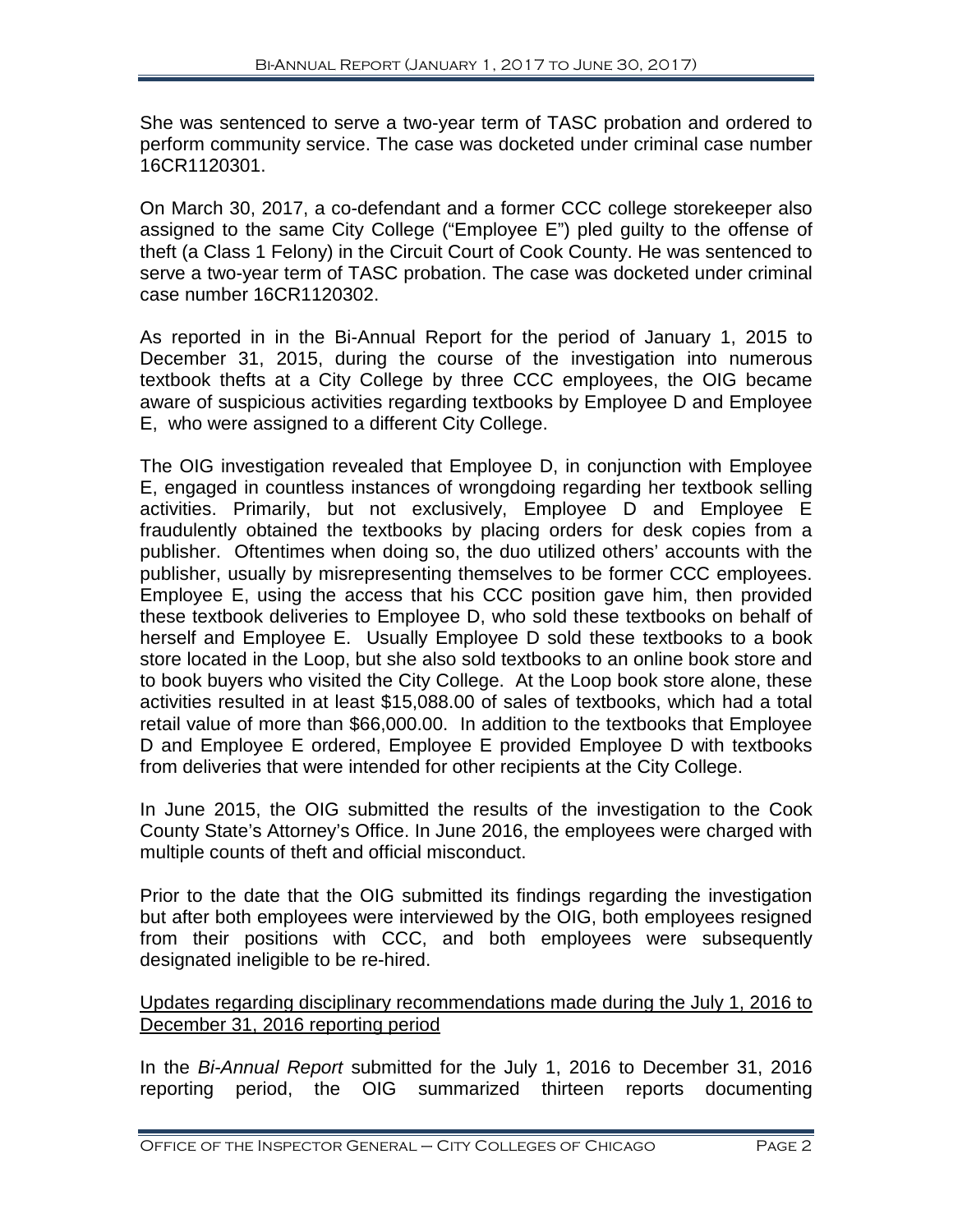investigations which resulted in sustained findings of waste, fraud and misconduct, resulting in thirteen recommendations of disciplinary action. At the time the *Bi-Annual Report* was submitted, disciplinary action was pending regarding several of the investigations. The following table documents updates of disciplinary actions recommended by the OIG regarding the CCC employees as well as the actions taken by CCC.

| Disciplinary Action Updates from Investigations Reported On In Previous Bi-Annual Report<br>(July 1, 2016 to December 31, 2016) |                                  |                               |                                                     |
|---------------------------------------------------------------------------------------------------------------------------------|----------------------------------|-------------------------------|-----------------------------------------------------|
| <b>OIG Case</b><br><b>Number</b>                                                                                                | <b>Subject</b>                   | <b>Recommended Action</b>     | <b>Action Taken</b>                                 |
| 15-0173                                                                                                                         | Director                         | <b>Termination / DNRH</b>     | <b>Resignation / DNRH</b>                           |
| 16-0178                                                                                                                         | <b>Grants Compliance Officer</b> | Appropriate Discipline        | <b>Written Reprimand</b>                            |
| 16-0249                                                                                                                         | Janitor                          | <b>Termination / DNRH</b>     |                                                     |
| 16-0163                                                                                                                         | Administrator                    | Termination / DNRH            | Resignation / DNRH                                  |
| 16-0023                                                                                                                         | Dean                             | <b>Termination / DNRH</b>     |                                                     |
| 16-0232                                                                                                                         | College Advisor                  | Termination / DNRH            | Resignation / DNRH                                  |
| 16-0150                                                                                                                         | <b>Full-Time Faculty</b>         | <b>Appropriate Discipline</b> | <b>Written Warning</b>                              |
| 16-0191                                                                                                                         | <b>District Director</b>         | Termination / DNRH            | Resignation / DNRH                                  |
| 16-0214                                                                                                                         | Lecturer                         | <b>Termination / DNRH</b>     |                                                     |
| 14-0205                                                                                                                         | <b>Full-Time Faculty</b>         | Termination / DNRH            | Resignation / DNRH                                  |
| 15-0221                                                                                                                         | <b>Full-Time Faculty</b>         | DNRH (following resignation)  |                                                     |
| 17-0029                                                                                                                         | <b>Full-Time Faculty</b>         | Appropriate Discipline        | Verbal Warning                                      |
| 16-0136                                                                                                                         | <b>Full-Time Faculty</b>         | <b>Appropriate Discipline</b> | No disciplinary action<br>taken per hearing officer |

# **Complaints Received**

For the period of January 1, 2017 through June 30, 2017, the OIG received 168 complaints. These 168 complaints included complaints forwarded to the OIG from outside sources as well as investigations (or audits/reviews) initiated based on the OIG's own initiative.<sup>[1](#page-4-0)</sup> For purposes of comparison, the following graph documents the complaints received by the OIG during the current and previous reporting periods.

<span id="page-4-0"></span> $\overline{a}$ <sup>1</sup> Under Article II, Section 2.7.2 of the Board Bylaws, the powers and duties of the OIG include: c) To investigate and audit the conduct and performance of the District's officers, employees, members of the Board, agents, and contractors, and the District's functions and programs, either in response to a complaint or on the Inspector General's own initiative, in order to detect and prevent waste, fraud, and abuse within the programs and operations of the District….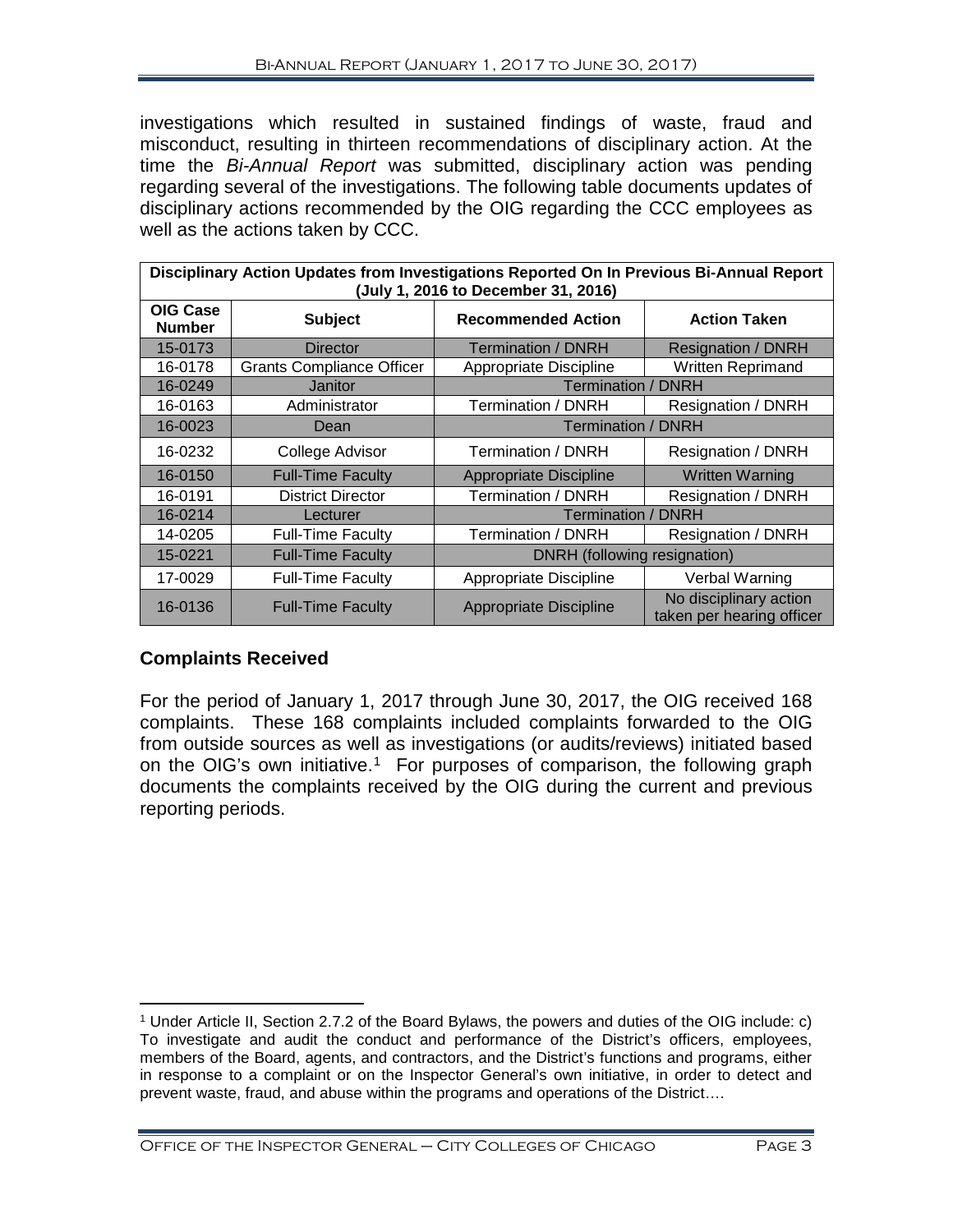

The 168 complaints received represent a variety of subject matters. The following table documents the subject matters of the complaints received.

| Complaints Received (January 1, 2017 through June 30, 2017)        |                |            |  |
|--------------------------------------------------------------------|----------------|------------|--|
| <b>Subject Matter (Allegation)</b>                                 | <b>Number</b>  | Percentage |  |
| Board Mandated Audit (Re-Certification of Residency)               | 1              | 0.60%      |  |
| OIG initiated reviews                                              | 1              | 0.60%      |  |
| Violation of the Acceptable Computer Use Policy                    | $\overline{2}$ | 1.19%      |  |
| Violation of the CCC Procurement Policy                            | 3              | 1.79%      |  |
| Engaging in conduct in violation of the Illinois Compiled Statutes | $\overline{4}$ | 2.38%      |  |
| Use of CCC property for unauthorized purposes                      | 4              | 2.38%      |  |
| Incompetence in the performance of the position                    | 5              | 2.98%      |  |
| Misappropriation of funds / Theft                                  | 5              | 2.98%      |  |
| Giving preferential treatment                                      | 6              | 3.57%      |  |
| Violation of Outside Employment Policy                             | 6              | 3.57%      |  |
| Violation of miscellaneous CCC policies                            | 6              | 3.57%      |  |
| Falsification of employment records or other records               | 7              | 4.17%      |  |
| Discourteous treatment                                             | 8              | 4.76%      |  |
| Conduct unbecoming a public employee                               | 9              | 5.36%      |  |
| Fraud (including financial aid or tuition)                         | 12             | 7.14%      |  |
| Violation of CCC Ethics Policy                                     | 14             | 8.33%      |  |
| Residency                                                          | 15             | 8.93%      |  |
| Sexual or other harassment / Discrimination / Retaliation          | 15             | 8.93%      |  |
| Inattention to duty                                                | 22             | 13.10%     |  |
| Falsification of attendance records                                | 23             | 13.69%     |  |
| <b>Totals</b>                                                      | 168            | 100.00%    |  |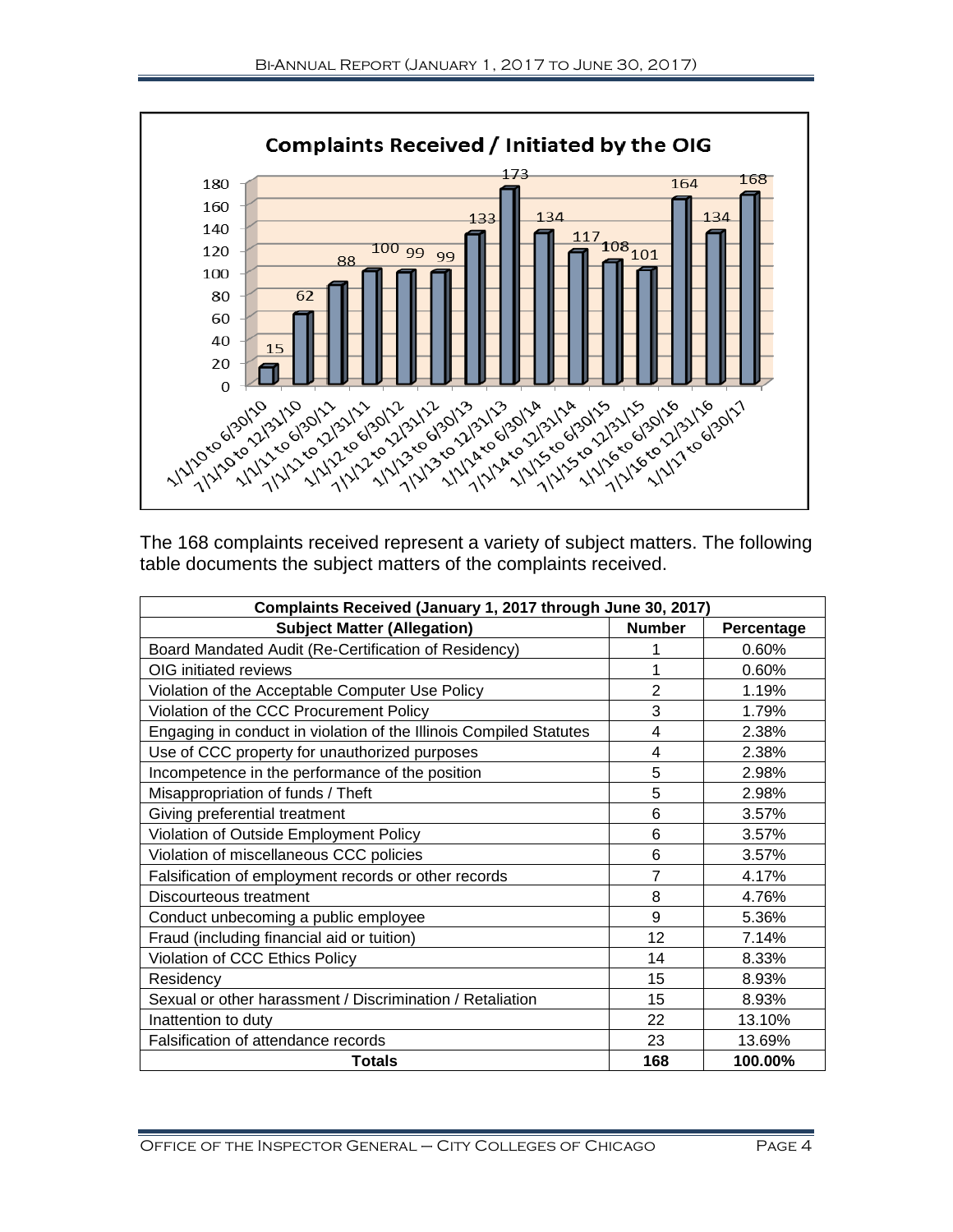# **Status of Complaints**

As reported in the previous *Bi-Annual Report*, as of December 31, 2016, the OIG had 95 complaints that were pending, meaning that the OIG was in the process of conducting investigations regarding these complaints. During the period of January 1, 2017 through June 30, 2017, the OIG closed 160 complaints. These complaints were closed for a variety of reasons, including the following: the complaint was sustained following an investigation and a report was submitted; a review was completed and recommendations were made; the complaint was not sustained following an investigation or no policy violation was identified or found; the complaint was referred to the appropriate CCC department; the subject of the complaint retired or resigned from CCC employment prior to or during the course of the investigation; the complaint was a duplicate of a complaint previously received; and the complaint was included with another active investigation. The following chart categorizes the reasons that the OIG closed the 160 complaints during the current reporting period.

| Complaints Closed Between January 1, 2017 and June 30, 2017 |               |            |  |
|-------------------------------------------------------------|---------------|------------|--|
| <b>Reason Closed</b>                                        | <b>Number</b> | Percentage |  |
| Sustained                                                   | 11            | 6.88%      |  |
| Review with Recommendations                                 | 3             | 1.88%      |  |
| Not Sustained / No Policy Violation                         | 70            | 43.75%     |  |
| Not Sustained with Recommendations                          | 1             | 0.63%      |  |
| Referred / Deferred                                         | 47            | 29.38%     |  |
| Subject Inactive                                            | 12            | 7.50%      |  |
| <b>Duplicate Complaint</b>                                  | 10            | 6.25%      |  |
| Complaint included with another active investigation        | 4             | 2.50%      |  |
| <b>Board Mandated Audit</b>                                 | 1             | 0.63%      |  |
| Complaint Withdrawn                                         | 1             | 0.63%      |  |
| Total                                                       | 160           | 100.00%    |  |

Regarding the complaints closed during the period of January 1, 2017 to June 30, 2017, the table below documents the number of calendar days between the date that the complaint was received and the date that the complaint was closed as compared to the average number of calendar days between the date that complaints were received and the date that complaints were closed for the complaints closed during the previous reporting period (July 1, 2016 through December 31, 2016). [2](#page-6-0)

<span id="page-6-0"></span> $\overline{a}$  $2$  A complaint is considered closed only after the investigative activity of the investigator to whom the complaint was assigned has been reviewed and approved by a Supervising Investigator and the Inspector General. In situations where a complaint is sustained, the complaint is not considered closed until the Investigative Summary documenting the investigation is prepared and submitted pursuant to Article 2.7.3 of the Board Bylaws.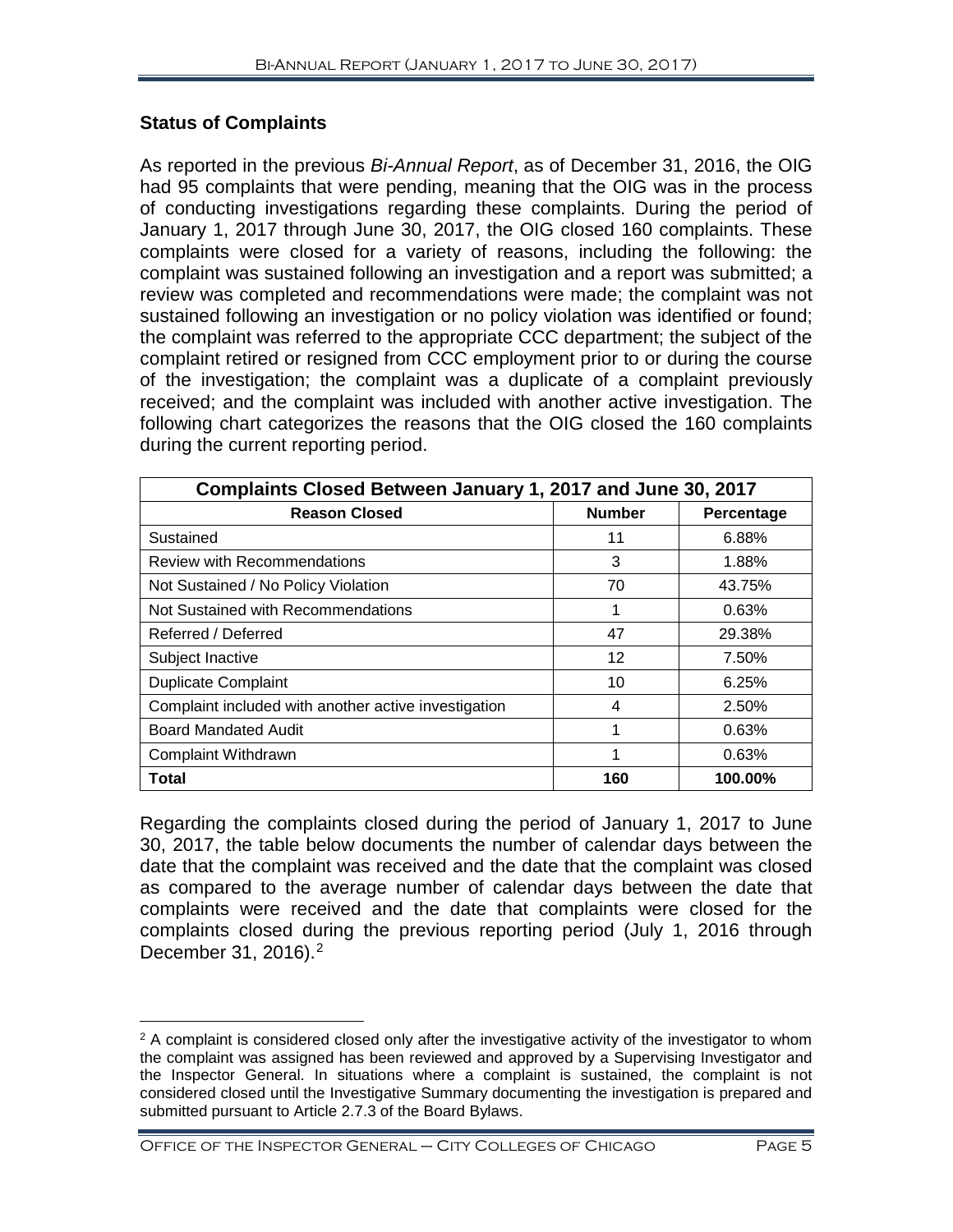| <b>Average Days to Close</b>        |                    |                                    |                   |                                    |
|-------------------------------------|--------------------|------------------------------------|-------------------|------------------------------------|
|                                     | 7/1/16 to 12/31/16 |                                    | 1/1/17 to 6/30/17 |                                    |
| <b>Reason Closed</b>                | <b>Number</b>      | Average<br>Days to<br><b>Close</b> | <b>Number</b>     | Average<br>Days to<br><b>Close</b> |
| Sustained                           | 14                 | 309                                | 11                | 272                                |
| <b>Review with Recommendations</b>  | 0                  | 0                                  | 3                 | 424                                |
| Not Sustained / No Policy Violation | 67                 | 207                                | 70                | 246                                |
| Not Sustained with Recommendations  |                    | 34                                 |                   | 25                                 |
| Referred / Deferred                 | 34                 |                                    | 47                |                                    |
| Other                               | 34                 | 107                                | 28                | 88                                 |
| <b>Totals</b>                       | 150                |                                    | 160               |                                    |

As of June 30, 2017, the OIG had 103 pending complaints. Sixty-two of these 103 pending complaints (60%) were received between January 1, 2017 and June 30, 2017, and 24 of these 103 pending complaints (23%) were received between July 1, 2016 and December 31, 2016.

# **OIG Reports Submitted – January 1, 2017 through June 30, 2017**

During the reporting period of January 1, 2017 through June 30, 2017, the OIG submitted fifteen reports documenting seventeen investigations. [3](#page-7-0) These fifteen reports included: the annual OIG Audit of the District's Compliance with the Residency Policy; ten reports documenting sustained findings of waste, fraud and/or misconduct; three reports documenting reviews; and one report documenting not sustained findings but in which the OIG made a recommendation.

# **Annual Audit of District's Compliance with the Residency Policy**  (OIG Case Number 17-0157)

Under the heading *Annual Certification of Residency*, Article 4.6(a) of the Board Policies and Procedures for Management & Government, which sets forth the CCC Residency Policy, provides that on February 1<sup>st</sup> of each year every full-time CCC employee will be required to certify their compliance with the residency policy. The employee's certification shall include an oath or affirmation that the employee is not required to be an actual resident because he/she falls within one of the exceptions to the requirement or that the employee is an actual resident of the City of Chicago. Additionally, Article 4.6(a) provides that "the Inspector General shall conduct an annual audit of the District's compliance with this Policy and shall submit a report of audit findings to the Board no later than the first regularly scheduled public meeting of the Board following July 1<sup>st</sup> of each year."

<span id="page-7-0"></span><sup>&</sup>lt;sup>3</sup> Pursuant to Article 2.7.3 of the Board Bylaws, the Inspector General submits reports to the Chancellor, the Board Chairman, and the General Counsel at the conclusion of an investigation with recommendations for disciplinary or other action.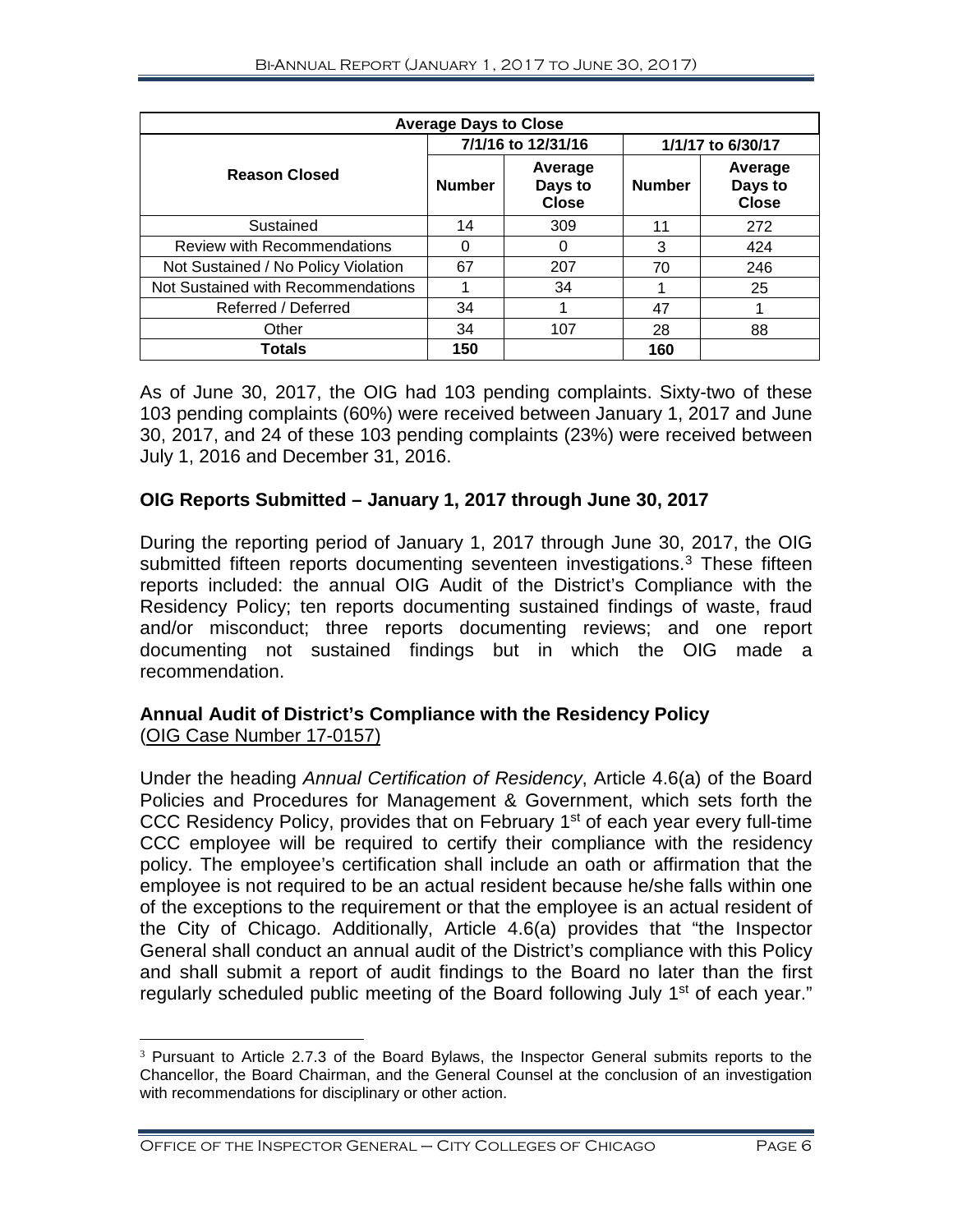On May 15, 2017, the OIG submitted the 2017 Audit of Compliance with the District's Residency Policy.

On February 1, 2017, all full-time employees of CCC were sent an e-mail regarding the need to certify their Chicago residency for 2017 by completing the online *Annual Certification of Residency* form. The e-mail was sent to 2,195 fulltime employees.

On April 6, 2017, the Office of Human Resources provided the OIG with the results of all of the responses received. The great majority (2,154) of the 2,195 (98%) full-time employees responded to the Annual Certification Process. Of the 41 employees who did not respond, the OIG confirmed that 22 were on leaves of absence, 4 were on sabbatical leaves, 12 resigned or retired, and 1 was terminated. Therefore, all but 2 of the 2,156 full-time employees who were active and working during the 2017 certification of residency process responded. The table below documents the responses received District-Wide, as recorded by the Office of Human Resources and confirmed by the OIG.

| <b>Response</b>                                                                      | <b>Number</b> | %       |
|--------------------------------------------------------------------------------------|---------------|---------|
| No response                                                                          | 2             | 0.09%   |
| No response due to employee being on a leave of absence                              | 22            | 1.00%   |
| No response due to employee being on a sabbatical                                    | 4             | 0.18%   |
| No response due to resignation or retirement of the employee                         | 12            | 0.55%   |
| No Response due to termination of the employee                                       |               | 0.05%   |
| 1. Required to be a resident, with correct address                                   | 2095          | 95.44%  |
| 2. Not required to be a resident, with correct address                               | 10            | 0.46%   |
| 3. Required to be a resident, with incorrect address                                 | 12            | 0.55%   |
| 4. Not required to be a resident, with incorrect address                             |               | 0.05%   |
| 5. Required to be a resident, but does not currently live within the City of Chicago |               | 1.64%   |
| <b>Totals</b>                                                                        | 2,195         | 100.00% |

As part of the audit of compliance with the District's residency requirement, the OIG analyzed these full-time employee responses. The OIG analysis of these responses revealed the following:

- Regarding the 2,095 employees who responded that they were required to be residents and their addresses were correctly listed (See Response 1 above):
	- o Six of these 2,095 employees had documented exceptions to the residency requirement filed with the Office of Human Resources, while five of these six employees had a City of Chicago address listed in the CCC PeopleSoft system.
	- o During calendar year 2017, the OIG submitted Investigative Summaries documenting sustained findings of violations of the CCC Residency Policy regarding three of these 2,095 employees.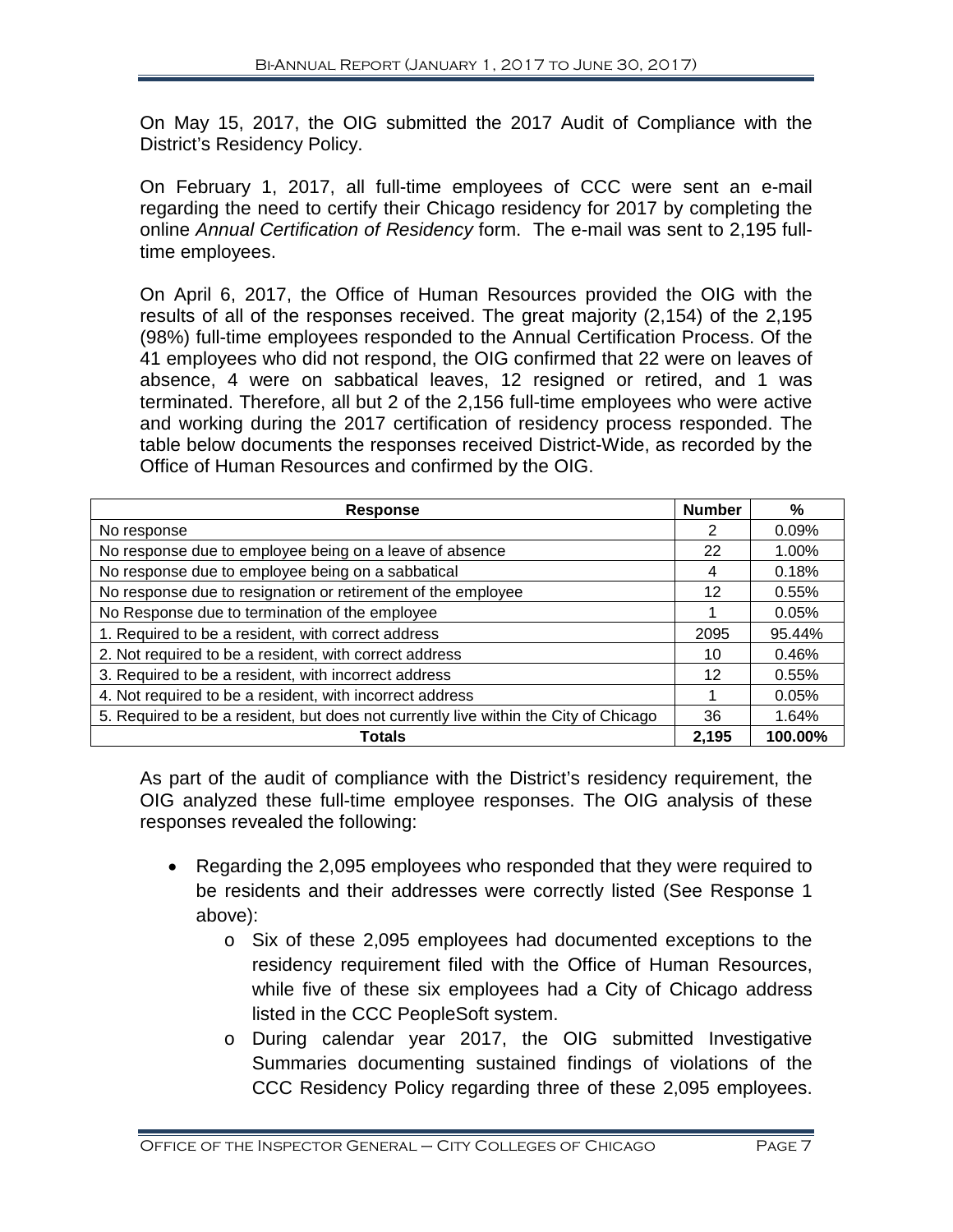All three of these employees were terminated as a result of the OIG investigations.[4](#page-9-0)

- Regarding the 11 employees who responded that they were not required to be a resident of the City of Chicago (See Responses 2 and 4 in the table above):
	- o Ten of these employees fell within an exception to the CCC residency requirement.
		- Five of these 10 employees were hired before July 1, 1977.
		- Five of these 10 employees were exempt from the CCC residency requirement due to side letter agreements.
	- o One of these employees responded that he did not currently reside within the City of Chicago, despite the fact that CCC records indicated a City of Chicago residential address for the employee. The OIG reviewed CCC personnel records and public records. This review revealed that this employee appeared to reside within the City of Chicago and no doubt checked the wrong box on the Annual Certification of Residency online form.
- Regarding the 36 employees who responded that they were required to be residents but did not currently reside within the City of Chicago (See Response 5 in the table above):
	- o Nine of the employees were employed for less than six months or previously received approved extensions.
	- o Twenty-seven of the employees responded that they did not currently reside within the City of Chicago, despite the fact that CCC records indicated a City of Chicago residential address for the employee.
		- **The OIG reviewed CCC personnel records and public** records. This review revealed that twenty-four of these employees appear to reside within the City of Chicago and no doubt checked the wrong box on the Annual Certification of Residency online form.
		- The OIG initiated investigations regarding three of these employees.
- Regarding the two employees who failed to respond but were active and working employees:
	- o One of the two employees was denied tenure and was terminated effective May 14, 2017.

<span id="page-9-0"></span> <sup>4</sup> These three investigations are subsequently discussed in this Bi-Annual Report under the entries for OIG Case Numbers 16-0061, 16-0110, and 17-0016. As documented in the two previously submitted Bi-Annual Reports, the OIG submitted ten Investigative Summaries documenting sustained residency policy-related investigations in calendar year 2016. As a result, two of the ten employees were terminated and eight of the ten employees resigned.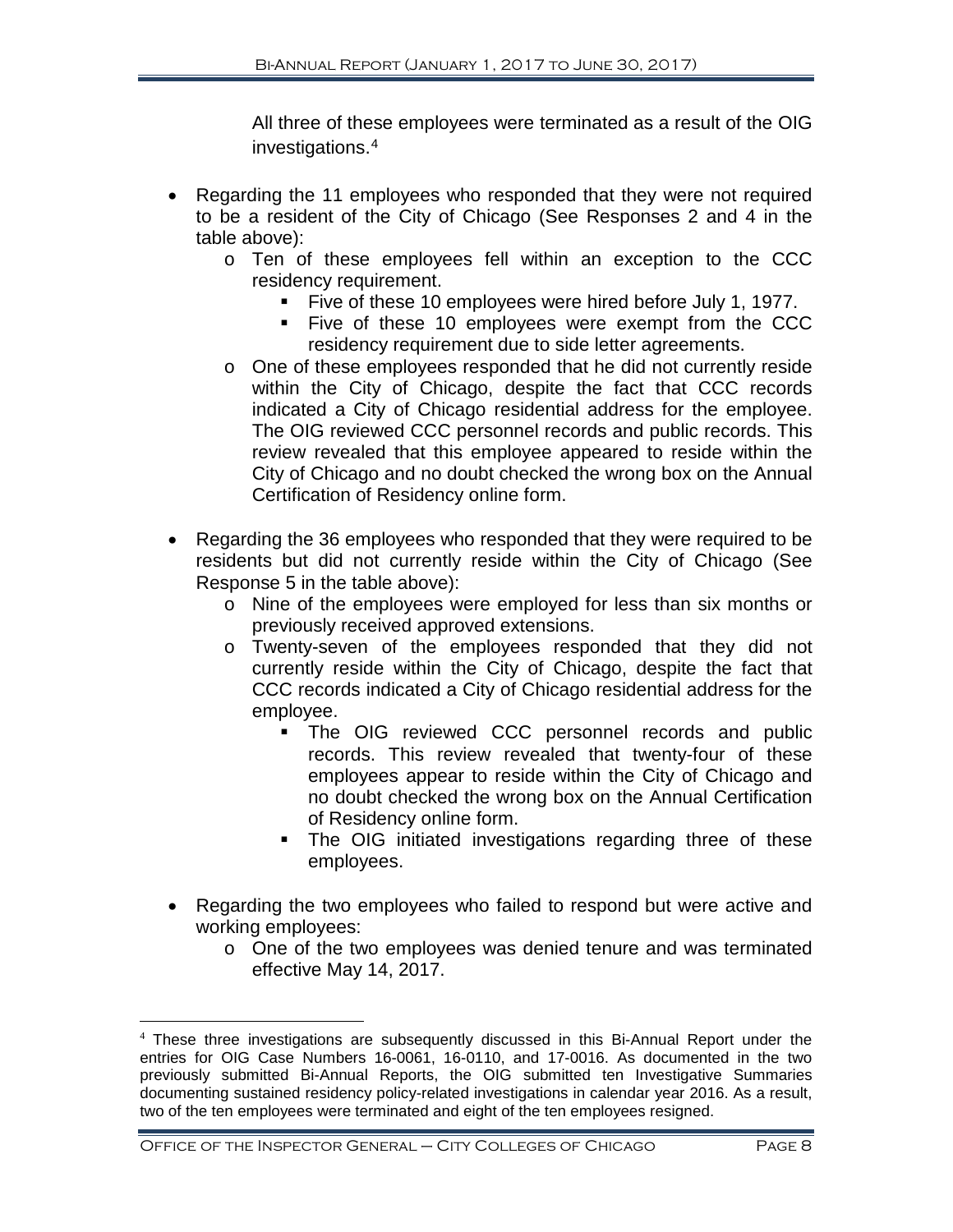o Based on follow-up by the Office of Human Resources, the other employee submitted an Annual Certification of Residency form online on April 7, 2017.

# **Reports Submitted Documenting OIG Reviews**

#### OIG Case Number 16-0185

An OIG review was initiated based on a complaint received regarding technical programs operated at a City College in conjunction with a third-party trade union ("third-party"). The programs allowed students participating in program courses to earn basic certificates, advanced certificates, and associate degrees. The complaint alleged that students who were precluded from enrolling in program classes by CCC due to debts owed to CCC were nonetheless allowed to attend program classes while off roster. The complaint further alleged that if the student later paid the debt owed, the City Colleges backdated the student's enrollment and awarded the college credits.

In all, the OIG found that during the period of the Summer 2014 term through the Spring 2016 term, at least sixty students participated in the program while not officially enrolled with CCC. Twenty-five of these students were precluded from enrolling due to debts owed to CCC. The debt owed totaled at least \$13,000.00. The OIG identified students whose enrollment was subsequently backdated once the debt was paid. Other students were precluded from official enrollment due to being previously academically dismissed by CCC, while the reason for the preclusion of other students from being enrolled could not be identified.

The allowing of students who were precluded from enrollment with CCC to nonetheless participate in the program by taking classes at a CCC facility taught by third-party instructors indicated a lack of control over the program by the City College. The OIG review revealed even more significant issues with the program. The OIG's findings regarding these other issues are as follows:

- $\triangleright$  The third-party unilaterally changed the curricula for the programs, resulting in curriculum in conflict with Illinois Community College Board submissions, CCC academic catalogs, and the agreements between the third-party and CCC.
- $\triangleright$  CCC made problematic submissions to the Illinois Community College Board regarding the programs. Specifically,
	- When establishing the associate in applied science in one of the program's degrees, CCC sent conflicting documentation to the Illinois Community College Board regarding the number of credit hours needed to receive an associate in applied science degree.
	- When establishing the associate in applied science in one of the program's degrees, CCC sent documentation to the Illinois Community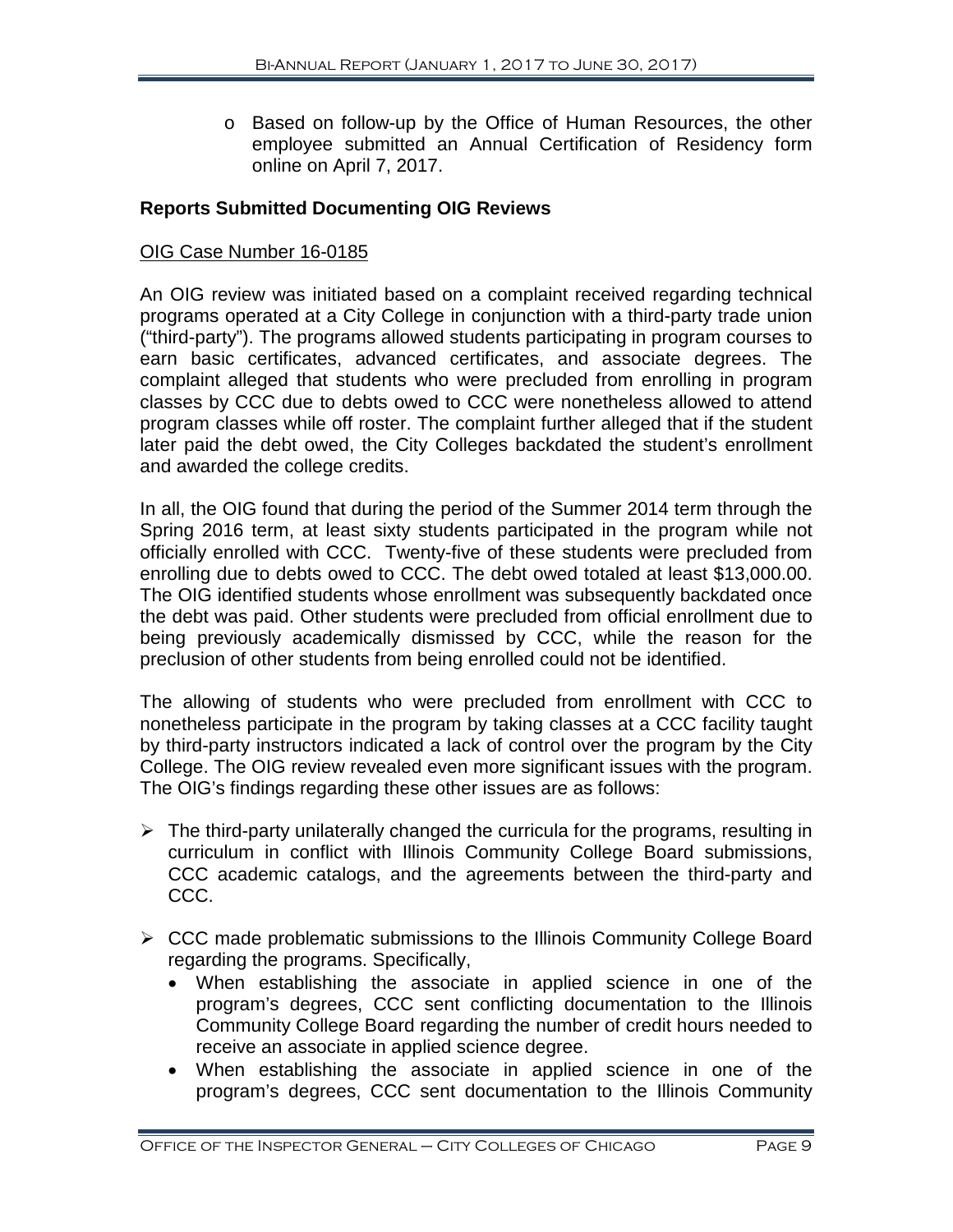College Board representing that courses comprising the associate in applied science in one of the program's degrees meet for longer than was actually the case.

- The general education curriculum for one of the program's applied science degrees that is offered and is in CCC's academic catalogs differs from the general education curriculum that was sent to the Illinois Community College Board when establishing the associate in applied science degree.
- When establishing the associate in applied science in one of the program's degrees, CCC sent conflicting documentation regarding the courses in the program's curricula.
- When advanced certificates were carved out of the curricula for the corresponding associate degrees, a new course was added only to the advanced certificates' curricula, which resulted in a misalignment in the curricula.
- CCC never sent the correct curriculum for the one of the program's basic certificates to the Illinois Community College Board for approval.
- $\triangleright$  The CCC Board of Trustees was never notified of the basic and advanced certificates in the programs when the certificates were created in 2013, contrary to CCC's proposed academic curriculum change processes.
- $\triangleright$  A course in the programs' curricula is labelled a general education course in CCC academic catalogs in regards to the programs' associates degrees, but it is labelled a required program core course in regards to the corresponding certificate programs, and it is treated as a required program core course in that it is taught by the third-party's instructors at no cost to students as part of the required, first-year curricula in the programs.
- $\triangleright$  The contact hours for program courses do not correspond to the credit hours awarded for the courses.
- $\triangleright$  There is great risk that CCC receives credit-hour reimbursement for program classes contrary to various Illinois Community College Board system rules, including for reasons such as that: a) the classes in each term of the program exceed the one credit hour per week limitation; b) the classes are taught by the third-party's instructors who are not instructed on midterm certification requirements; c) the midterm certifications for the classes are improperly completed; d) the classes are funded solely by the third-party's funds; and e) the students in the classes do not pay CCC tuition.
- $\triangleright$  There is great risk that the CCC may be wrongfully awarding college credit for program classes in violation of numerous Higher Learning Commission core criterion for accreditation and other Higher Learning Commission policies and assumed practices, including for reasons such as: a) curricula other than those in the academic catalog are presented to students in the programs; b) incorrect and incomplete information is posted to program students' academic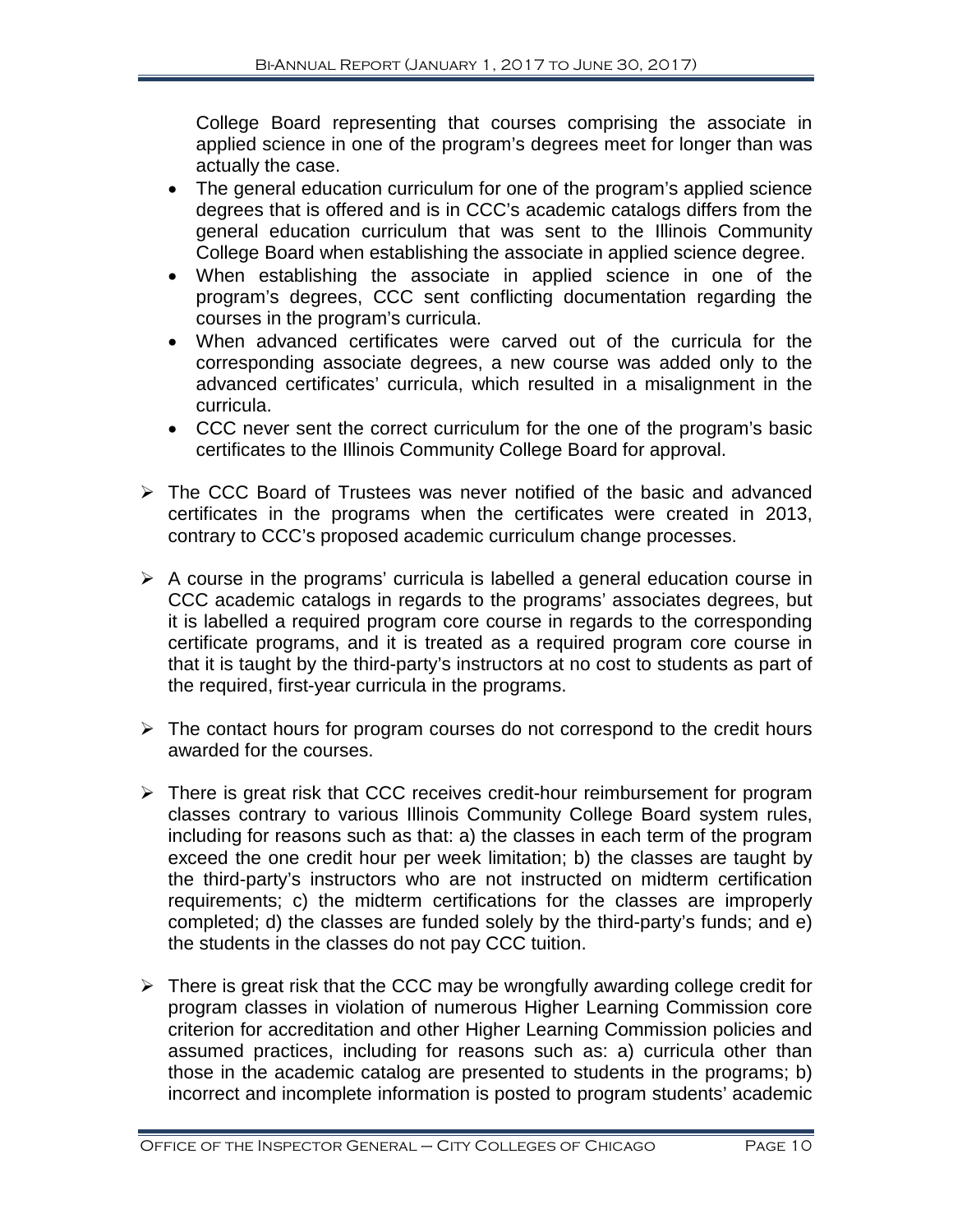records; c) the third-party maintains more than 50% of the programs' educational program; and d) program courses are taught and graded by the third-party's instructors without instruction or oversight from the City College.

- $\triangleright$  There are various problematic financial-aid related issues regarding the program. Specifically,
	- Students in the programs received Title IV federal financial aid grants for their enrollment in program courses despite the fact that the programs are not eligible for Title IV funding.
	- CCC received Illinois grant money to pay tuition on behalf of students in the programs despite the fact that students in the programs do not pay CCC tuition.
	- Students in the program were issued refund checks after dropping out of program courses despite the fact that the students did not pay CCC any tuition for those courses.
- $\triangleright$  The City College has a number of enrollment and record-keeping issues in regards to the programs, including: a) students are credited on their academic records with taking courses other than those they actually take; b) vital course information is missing or incorrect in course records; c) entire courses are missing grades; and d) midterm certifications are left blank or omitted.
- $\triangleright$  While a meaningful portion of the OIG's findings in this investigation were attributable to District Office functions spanning more than a decade, the lack of direct and continuous control over the program and the numerous problematic enrollment and record-keeping issues were directly attributable to the City College's administration.

Based on the review, the OIG made the following recommendations:

- 1. The OIG recommended that CCC ceases involvement with the third-party until the programs can be offered through CCC in accordance with Higher Learning Commission, Illinois Community College Board, CCC, and all other applicable policies.
- 2. The OIG recommends that the Office of Strategy and Academic Governance reviews the submissions sent to the Illinois Community College Board regarding the programs, takes any necessary actions to rectify problems that may exist with those submissions, and changes the CCC academic catalogs accordingly.
- 3. The OIG recommends that the Student Financials Department reviews the scope and propriety of students' receipt of financial aid in the programs, and if necessary, takes appropriate steps to remedy any issues involved.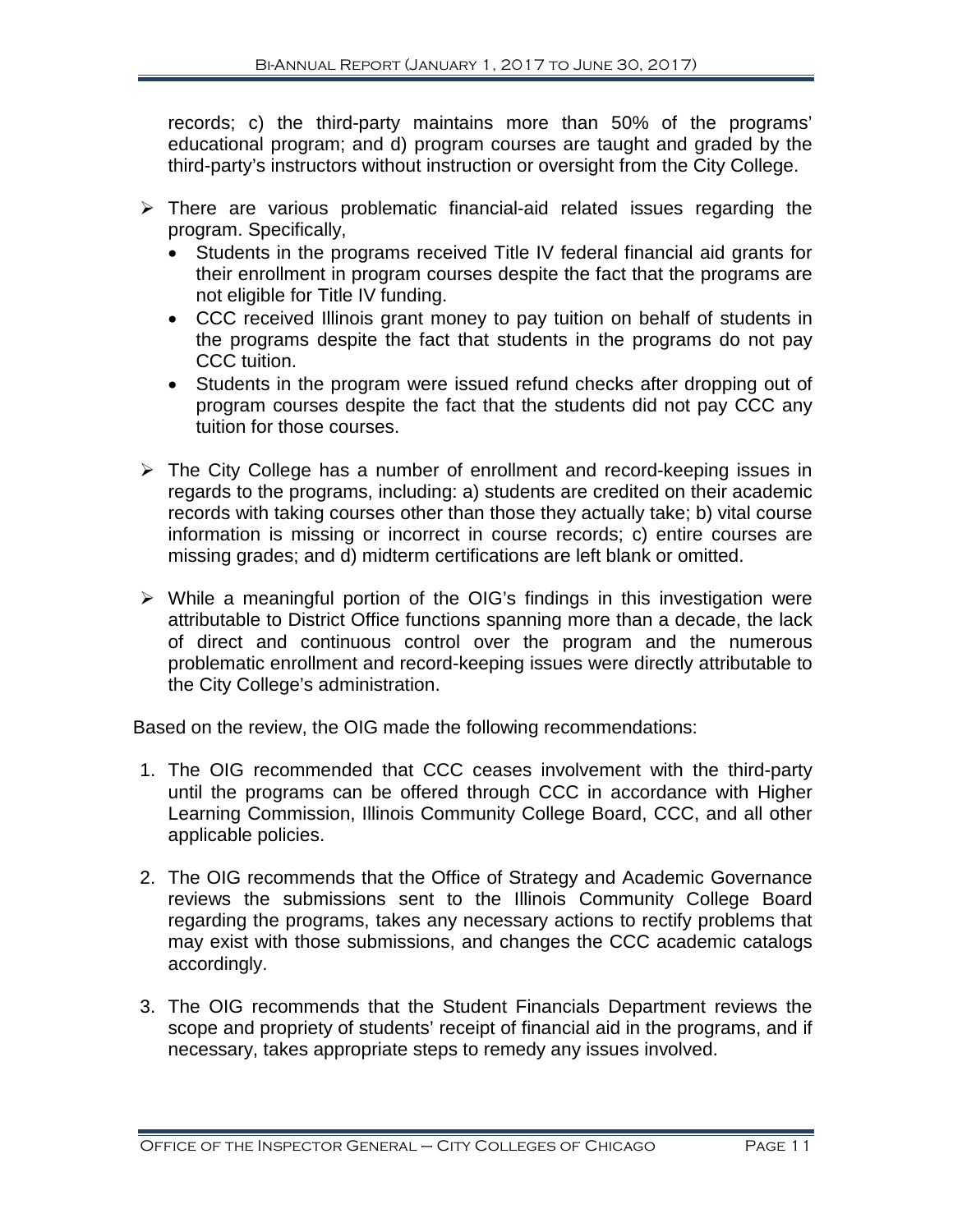- 4. The OIG recommends that the Office of the General Counsel and the Office of Academic Governance, Compliance, and Educational Quality determine the propriety of the receipt of credit-hour reimbursement on behalf of program courses, and if it is determined that the past receipt of credit-hour reimbursement on behalf of program courses was inappropriate, CCC's liability should be determined and appropriate remedial actions should be taken.
- 5. The OIG recommends that the Office of Academic Governance, Compliance, and Educational Quality determines and implements the manner in which CCC academic records be amended to accurately reflect the instruction provided in the programs.

# OIG Case Number 16-0207 and 16-0208

The OIG received a complaint followed by various specific allegations regarding the Nursing Program at a City College. As such, the OIG initiated a review of the Nursing Program. At the time of the review, the Nursing Program was winding down as it was to be consolidated with the Nursing Program at one of the other City Colleges.

The OIG focused its review on the Nursing Program's activities regarding the cohorts due to complete the various programs in December 2015 and May 2016 and on the various specific allegations made to the OIG regarding the Nursing Program.

Class rosters for the Nursing Program indicated the following number of students in each of the cohorts:

| Program                  | <b>Anticipated Completion Date</b> | <b>Number of Students</b> |
|--------------------------|------------------------------------|---------------------------|
| <b>Practical Nursing</b> | December 2015                      | 53                        |
| <b>Practical Nursing</b> | May 2016                           | 45                        |
| <b>RN Completion</b>     | December 2015                      | 32                        |
| <b>RN Completion</b>     | May 2016                           | 26                        |
|                          | Total                              | 156                       |

The review included a detailed analysis of the student files of all 156 students in the Nursing Program, as well as CCC PeopleSoft records and the Assessment Technologies Institute ("ATI") exam results regarding the students. The review also included about twenty interviews of CCC employees and students.

The specific allegations made and the OIG's findings were as follows:

1. The OIG received an allegation indicating that there were no clinical records showing that Nursing Program students completed the required clinical site experience, specifically for the Practical Nursing Program students who were enrolled in Nursing 153, which was the Obstetrics/Pediatrics course.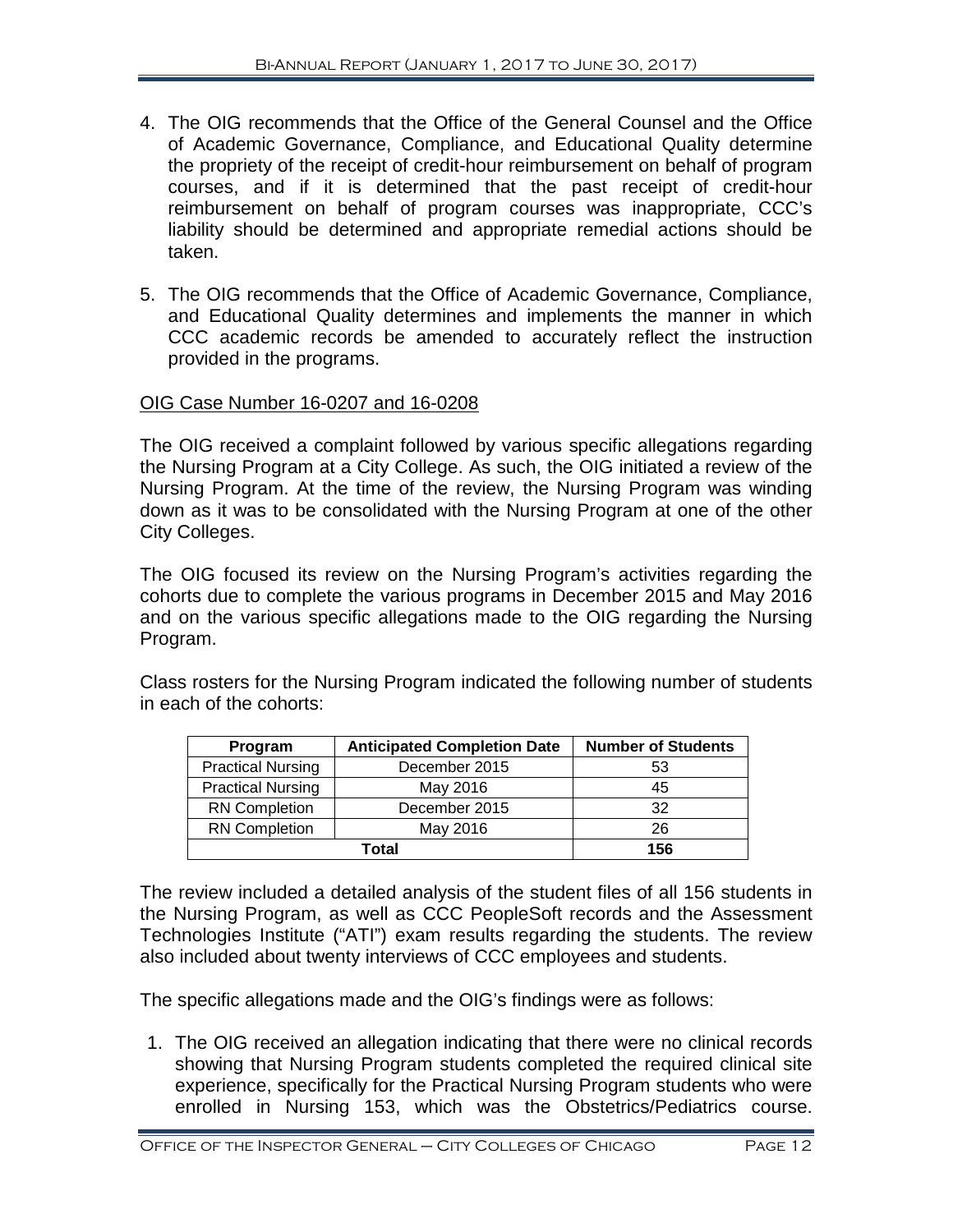Interviews revealed that typically it is not appropriate for a clinical course to be held at the college. Moreover, a letter from the Illinois Board of Nursing, dated November 6, 2015, issued a guideline indicating that if a nursing program designated more than 25% of clinical hours of a course to the use of simulation experiences, the program will submit certain documentation relevant to the course to the Illinois Board of Nursing. The OIG review revealed that several Nursing Program clinical courses were held at the City College's satellite campus where the Nursing Program was held and not at a clinical site. Moreover, the OIG confirmed that the Nursing Program did not submit to the Illinois Board of Nursing any of the required documentation regarding any of the 2015 and 2016 clinical courses that were held at the satellite campus and not at a clinical site, contrary to the Illinois Board of Nursing guidelines.

- 2. The OIG received an allegation indicating that some students in the Nursing Program had not previously earned a high school diploma or GED. The OIG obtained and reviewed copies of the Practical Nursing Student Handbooks dated 2014 and Spring 2015. The aforementioned handbooks both stated that either a high school diploma or a GED was part of the requirements for admission into the program.
	- a. The OIG review of the files of the Nursing Program students who were on track to complete the Practical Nursing Program in December 2015 and May 2016 as well as the students who were on track to complete the RN Completion Program in December 2015 and May 2016 revealed that almost all of the files did not provide any notations at all regarding the students' high school or GED status.
	- b. Additionally, the OIG reviewed the PeopleSoft records of the Nursing Program students who were on track to complete the Practical Nursing Program in December 2015 and May 2016 as well as the students who were on track to complete the RN Completion Program in December 2015 and May 2016. In PeopleSoft, the OIG found the following: 51 of the 53 (96.2%) students who were on track to complete the Practical Nursing Program in December 2015 obtained a high school diploma or GED prior to admission in the program; 42 of 45 (93.3%) students who were on track to complete the Practical Nursing Program in May 2016 obtained a high school diploma or GED prior to admission in the program; 31 of 32 (96.9%) students who were on track to complete the RN Completion Program in December 2015 obtained a high school diploma or GED prior to admission in the program; and 26 of 26 (100%) students who were on track to complete the RN Completion Program in May 2016 obtained a high school diploma or GED prior to admission in the program.
- 3. The OIG received an allegation indicating that some students who were admitted into the RN Completion Program did not possess a practical nursing license as required. The CCC Nursing Student Handbook, dated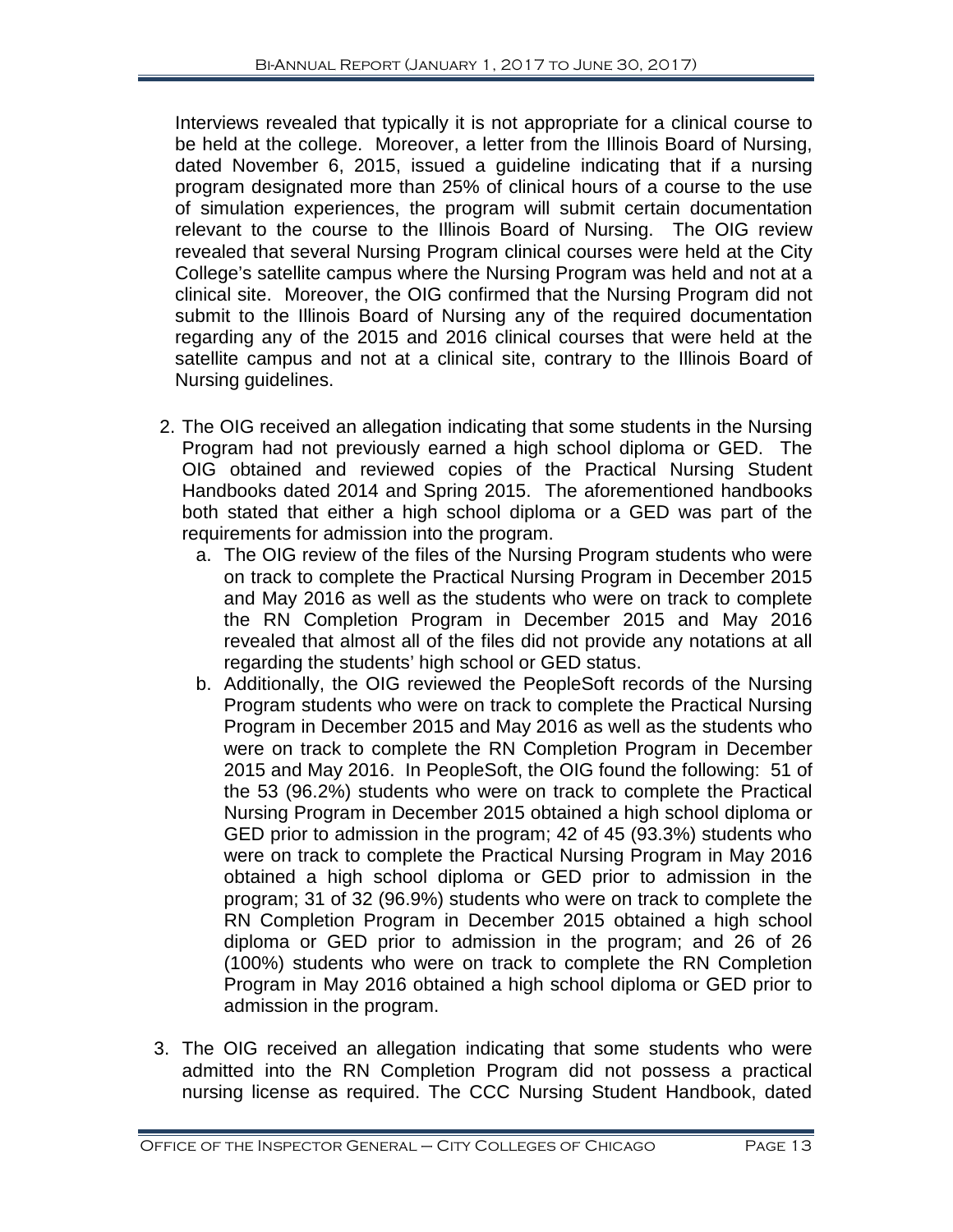2014-2015, stated the following regarding a requirement that applicants possess a practical nursing license: "Students who successfully completed the Practical Nursing (PN) program and have a current LPN license will be considered for admission into the Registered Nursing Completion program."

- a. The OIG confirmed that the RN Completion Program students who were scheduled to complete the program in December 2015, began the program on March 9, 2015. Regarding the aforementioned students, the OIG found Illinois practical nursing license records for 31 of the 32 students. Those records revealed that the 31 students possessed an Illinois practical nursing license prior to their enrollment in the RN Completion Program.
- b. The OIG confirmed that the RN Completion Program students who were scheduled to complete the program in May 2016, began the program on August 24, 2015. Regarding the aforementioned students, the OIG found Illinois practical nursing license records for 25 of the 26 students. Those records revealed that 23 of the 25 (92.0%) students possessed an Illinois practical nursing license prior to their<br>enrollment in the RN Completion Program. Regarding the two enrollment in the RN Completion Program. students who did not possess an Illinois practical nursing license prior to enrollment in the program, the OIG found that both students were issued practical nursing licenses after starting the Nursing Program.
- 4. The OIG received an allegation indicating that Practical Nursing Program applicants took the ADN TEAS admission test instead of the PN TEAS admission test, and they failed the ADN TEAS admission test but were still admitted into the Practical Nursing Program. The strategic plan that CCC submitted to the Illinois Board of Nursing in 2014 indicated that admissions criteria for the Nursing Program included the requirement of a minimum overall score of 65% on the TEAS test and a minimum reading score of 73% on the TEAS test.
	- a. The OIG obtained and reviewed the TEAS test results of the Practical Nursing Program students who were scheduled to complete the program in December 2015 and in May 2016. The OIG found that the aforementioned students took the TEAS V version of the test.
	- b. Regarding the Practical Nursing Program students who were scheduled to complete the program in December 2015, the OIG found that of the 52 out of the 53 students whose TEAS test results were obtained, 13 (25%) students earned an overall score of 65% or higher as well as a reading score of 73% or higher.
	- c. Regarding the Practical Nursing Program students who were scheduled to complete the program in May 2016, the OIG found that of the 38 out of 45 students whose TEAS test results were obtained, eight (21.1%) students earned an overall score of 65% or higher as well as a reading score of 73% or higher.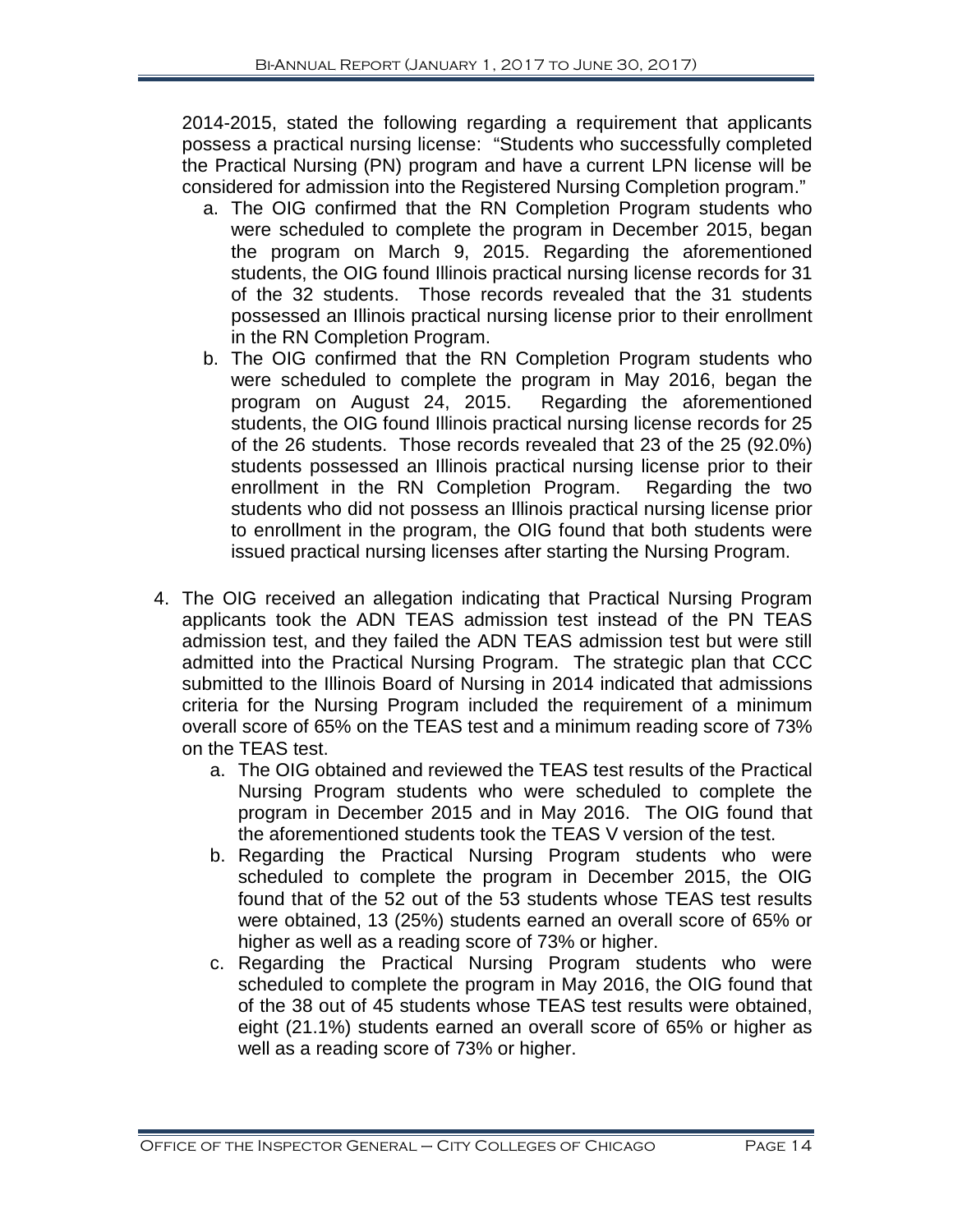- 5. The OIG received an allegation indicating that students who graduated from the Practical Nursing Program did not complete all of the course requirements.
	- a. Regarding the students who were scheduled to complete the Practical Nursing Program in December 2015, the OIG found that out of the 53 students who were scheduled to complete the program in December 2015, 51 (96.2%) of the students either completed the required courses at CCC or completed the same or similar courses at another institution and received transfer credit for the courses.
		- i. Regarding one of the 53 students who had not completed all of the required courses, the OIG found that the aforementioned student completed all of the required courses, except that the student earned a grade of F in Nursing 155. The student's status in PeopleSoft was reflected as "discontinued."
		- ii. Regarding the second of the 53 students who had not completed all of the required courses, the OIG found that the student did not complete Biology 120. The student's status in PeopleSoft was listed as "active" in the Associate in Applied Science in Nursing Program.
	- b. Regarding the students who were scheduled to complete the Practical Nursing Program in May 2016, the OIG found that out of the 45 students who were scheduled to complete the program in May 2016, 44 (97.8%) of the students either completed the required courses at CCC or completed the same or similar courses at another institution and received transfer credit for the courses.
		- i. Regarding the one student who had not completed all of the required courses, the OIG found that the student completed all of the required courses except for Biology 227. The student's PeopleSoft course history report indicated that she is currently enrolled in Biology 227 for the Spring 2017 term. As of the date of the submission of the Investigative Summary, the student's PeopleSoft course history report indicated the student's status in the Practical Nursing Program as "active."
- 6. The OIG received an allegation indicating that students who graduated from the RN Completion Program did not complete Microbiology 233, a general education requirement for successful completion of the RN Completion Program. Regarding the RN Completion Program, students who were scheduled to complete the program in December 2015 and in Spring 2016, the OIG found that all of the aforementioned students completed Microbiology 233 either at CCC or at another institution and received transfer credit for the course.
- 7. The OIG received an allegation indicating that students who graduated from the Nursing Program did not complete the ATI Pharmacology Exam.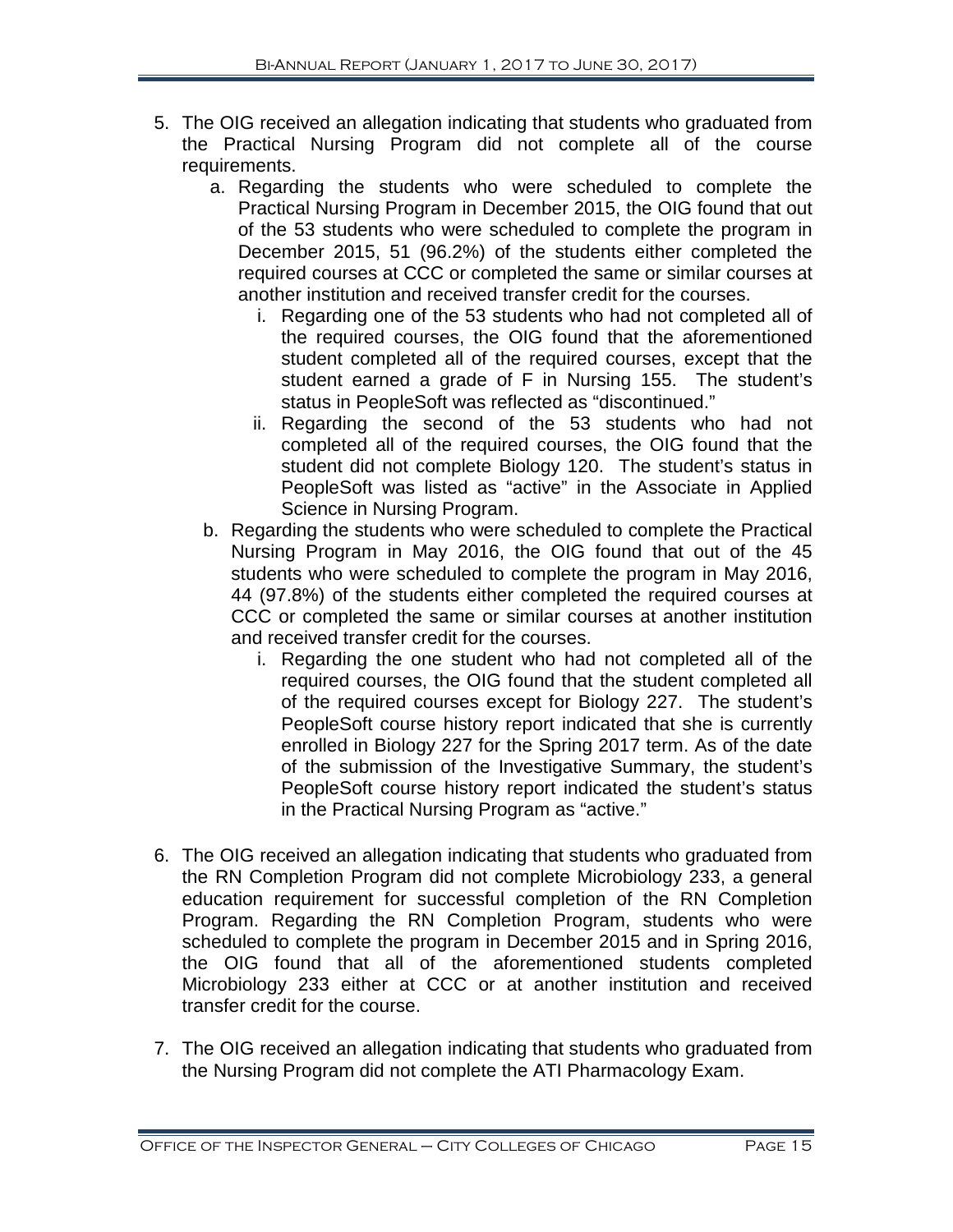- a. The OIG obtained copies of the Nursing Program's Practical Nursing Student Handbook, dated 2014 and Spring 2015. Both of the aforementioned handbooks stated the following regarding the ATI Pharmacology Exam: "The ATI Pharmacology Exam will be given after the successful completion of Life Span II or Life Span III. Students must score at Level Two (2) or higher to pass the exam. A Pharmacology Certificate will be awarded to students that pass this exam."
	- i. Regarding the students who were scheduled to complete the Practical Nursing Program in December 2015, the OIG found that 51 of the 53 (96.2%) students completed the ATI Pharmacology Exam. The OIG reviewed the PeopleSoft course history reports of the two students who did not have records indicating that they completed the ATI Pharmacology Exam. A review of their course history reports revealed that they had not completed the Practical Nursing Program. Of the 51 students who completed the ATI Pharmacology Exam, 47 (92.2%) of those students passed the ATI Pharmacology Exam by earning a score of Level 2 or higher. The four (7.8%) students who did not pass the ATI Pharmacology Exam earned a score of Level 1.
	- ii. Regarding the students who were scheduled to complete the Practical Nursing Program in May 2016, the OIG found that all 45 (100%) of the students completed the ATI Pharmacology Exam. Of the 45 students who completed the Pharmacology exam, 33 (73.3%) of those students passed the ATI Pharmacology Exam by earning a score of Level 2 or higher. The 12 (26.7%) students who did not pass the ATI Pharmacology Exam earned a score of either Level 1 or Below Level 1.
- b. The CCC Nursing Student Handbook, dated 2014-2015, did not reveal any requirements regarding the ATI Pharmacology Exam for RN Completion students.
	- i. Regarding the students who were scheduled to complete the RN Completion Program in December 2015, the OIG found that all 32 (100%) of the students completed the ATI Pharmacology Exam. Of the 32 students who completed the Pharmacology exam, 19 (59.4%) of those students passed the ATI Pharmacology Exam by earning a score of Level 2. The 13 (40.6%) students who did not pass the ATI Pharmacology Exam earned a score of Level 1.
	- ii. Regarding the students who were scheduled to complete the RN Completion Program in May 2016, the OIG found that all 26 (100%) of the students completed the ATI Pharmacology Exam. Of the 26 students who completed the ATI Pharmacology Exam, 16 (61.5%) of those students passed the ATI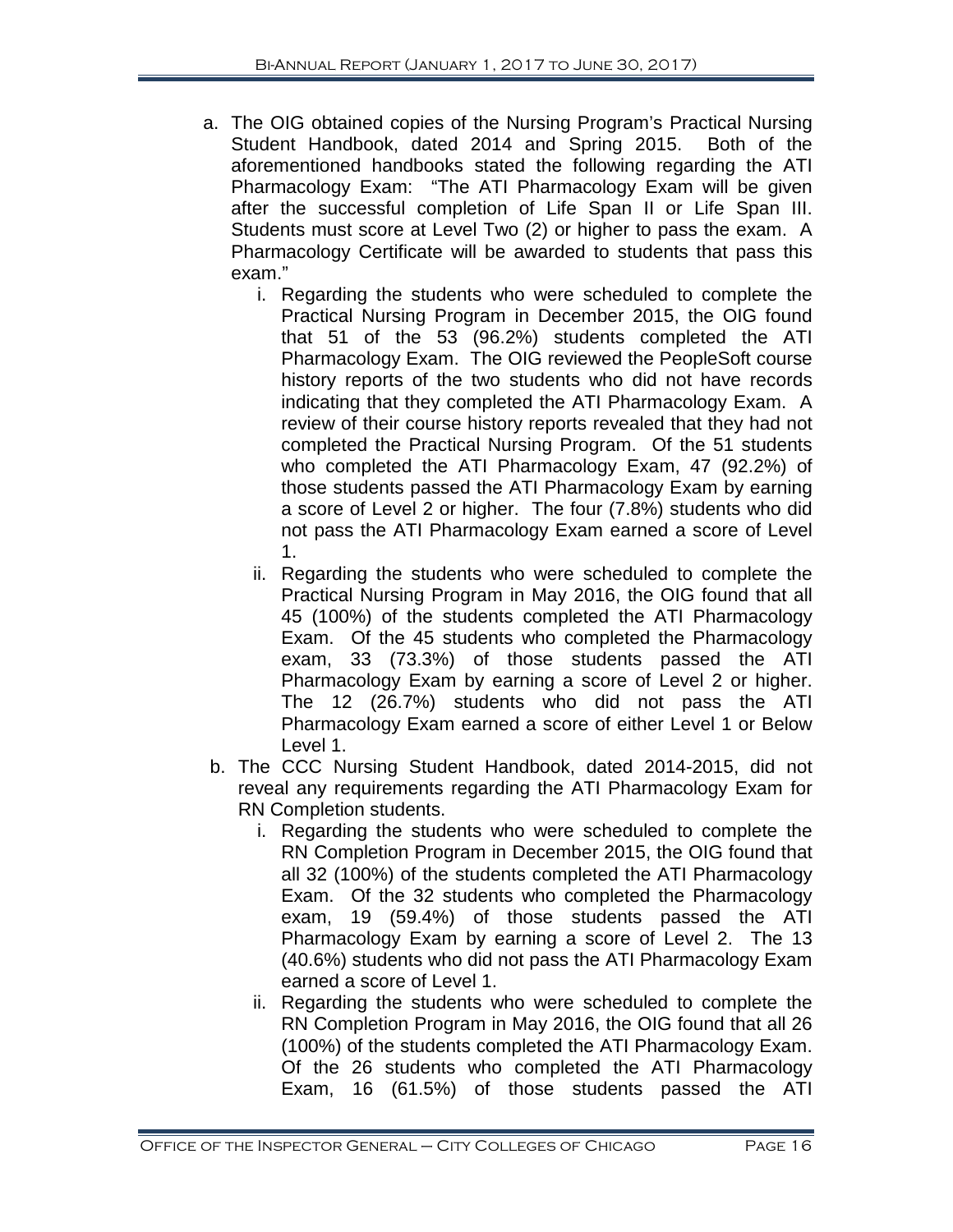Pharmacology Exam by earning a score of Level 2. The 10 (38.5%) students who did not pass the ATI Pharmacology Exam earned a score of Level 1.

- 8. The OIG received an allegation indicating that students who graduated from the Nursing Program did not take the VATI NCLEX review exam.
	- a. The OIG obtained and reviewed copies of the Practical Nursing Student Handbooks dated 2014 and Spring 2015. The review of the aforementioned handbooks did not reveal any requirements regarding the VATI NCLEX review exam. The OIG review did not reveal any records indicating that students who were scheduled to complete the Practical Nursing Program in December 2015 and May 2016 completed VATI NCLEX review exams.
	- b. The OIG obtained and reviewed the CCC Nursing Student Handbook, dated 2014-2015. This handbook indicated that CCC registered nursing students who were scheduled to graduate in May 2016 were required to enroll in the Virtual ATI NCLEX-RN Review Program and must receive the "green light" or successful completion by the VATI Nursing Coach in order to successfully complete the CCC Nursing Program.
		- i. Regarding the RN Completion Program students who were scheduled to complete the program in December 2015, the OIG found that 29 of the 32 (90.6%) students completed the VATI review exam and earned the "green light" to take the NCLEX. The OIG reviewed the PeopleSoft course history reports of the three students who did not have records indicating that they completed the VATI NCLEX review exam. A review of their course history reports revealed the following: two of those three students completed the RN Completion Program, and one of those three students had not actually completed the RN Completion Program; rather, the student's status in the program was listed as "discontinued."
		- ii. Regarding the RN Completion Program students who were scheduled to complete the program in May 2016, the OIG found that 23 of the 26 (88.5%) students completed the VATI review exam and earned the "green light" to take the NCLEX. The OIG reviewed the PeopleSoft course history reports of the three students who did not have records indicating that they completed the VATI NCLEX review exam. A review of PeopleSoft records revealed that those three students completed the RN Completion Program.
- 9. The OIG received an allegation indicating that Nursing Program students were provided with undated letters to submit to Continental Testing, which allowed the students to apply to take the NCLEX exam whenever they wanted. The OIG review did not reveal that the Nursing Program provided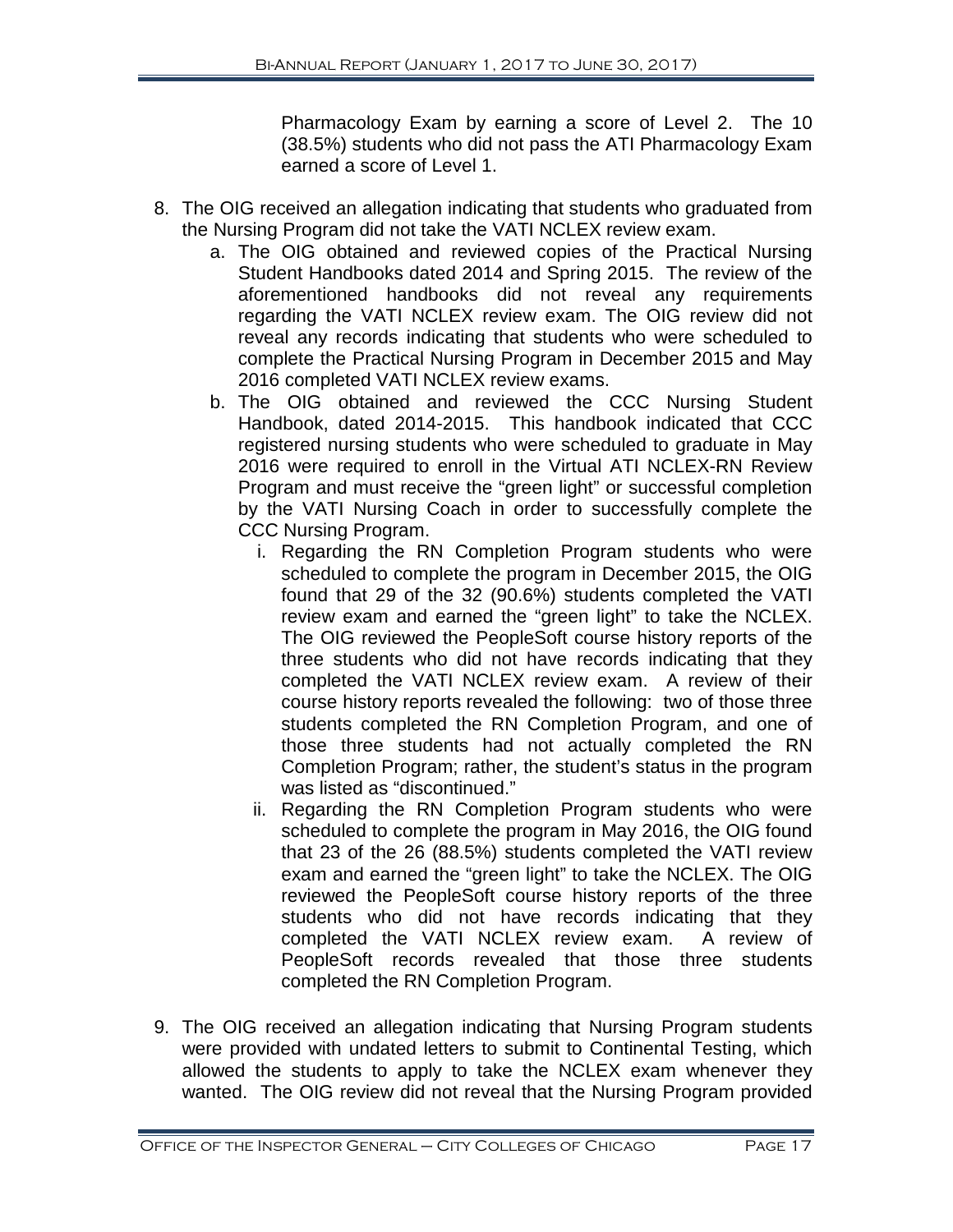its nursing students with undated letters to send to Continental Testing so that the students could take the NCLEX whenever they wanted.

- 10.The OIG received an allegation indicating that students made \$50.00 payments to the Nursing Program in order to be signed out of the Nursing Program and cleared to take the NCLEX exam. The OIG review did not reveal sufficient evidence to establish that Nursing Program students made any payments to the Nursing Department in order to be signed out of the Nursing Program and cleared to take the NCLEX.
- 11.The OIG received an allegation indicating that the City College's nursing students know confidential student information about other students.<sup>[5](#page-19-0)</sup> During the course of the review, the OIG learned that a CCC student was provided with two documents from the nursing student files of two students that were maintained by the Nursing Program. However, the OIG was unable to determine who provided the two documents to the CCC student as the student refused to identify from whom she received the documents. (

Due to the various failures to strictly follow CCC and other policies regarding the cohorts that completed in December 2015 and May 2016, the OIG recommended that CCC takes appropriate disciplinary action against the former associate dean who then became a full-time faculty member at another City College, with one caveat: it appeared that the full-time faculty member may have already been disciplined for her activities regarding the Nursing Program when she was demoted from associate dean to full-time faculty member. [6](#page-19-1) No additional disciplinary action was taken regarding the former associate dean.

## OIG Case Number 15-0222

Based on an observation by the OIG in an unrelated investigation that CCC paid a vendor, which provides industrial supplies, twice for a duplicate invoice, the OIG initiated a review of payments made to the CCC vendor for the period of Fiscal Years 2014, 2015 and 2016. The OIG review revealed that during the period of the review, CCC issued duplicate payments for the same order for nine of the vendor's orders. CCC PeopleSoft records indicated that all of the payments were issued via direct deposit. Additionally, all of the orders associated with these duplicate payments were initiated by the same City College. These duplicate payments totaled an overpayment of \$14,237.72 to the vendor. The OIG review did not reveal any fraudulent actions on the part of the vendor or any CCC employees which led to duplicate payments being issued to the vendor.

<span id="page-19-0"></span> $5$  This specific allegation was documented under OIG Case Number 16-0208.

<span id="page-19-1"></span> $6$  It should be noted that the full-time faculty member/former associate dean discussed herein is the same individual as the associate dean discussed in the excerpt regarding OIG Case Number 16-0203 in this Bi-Annual Report.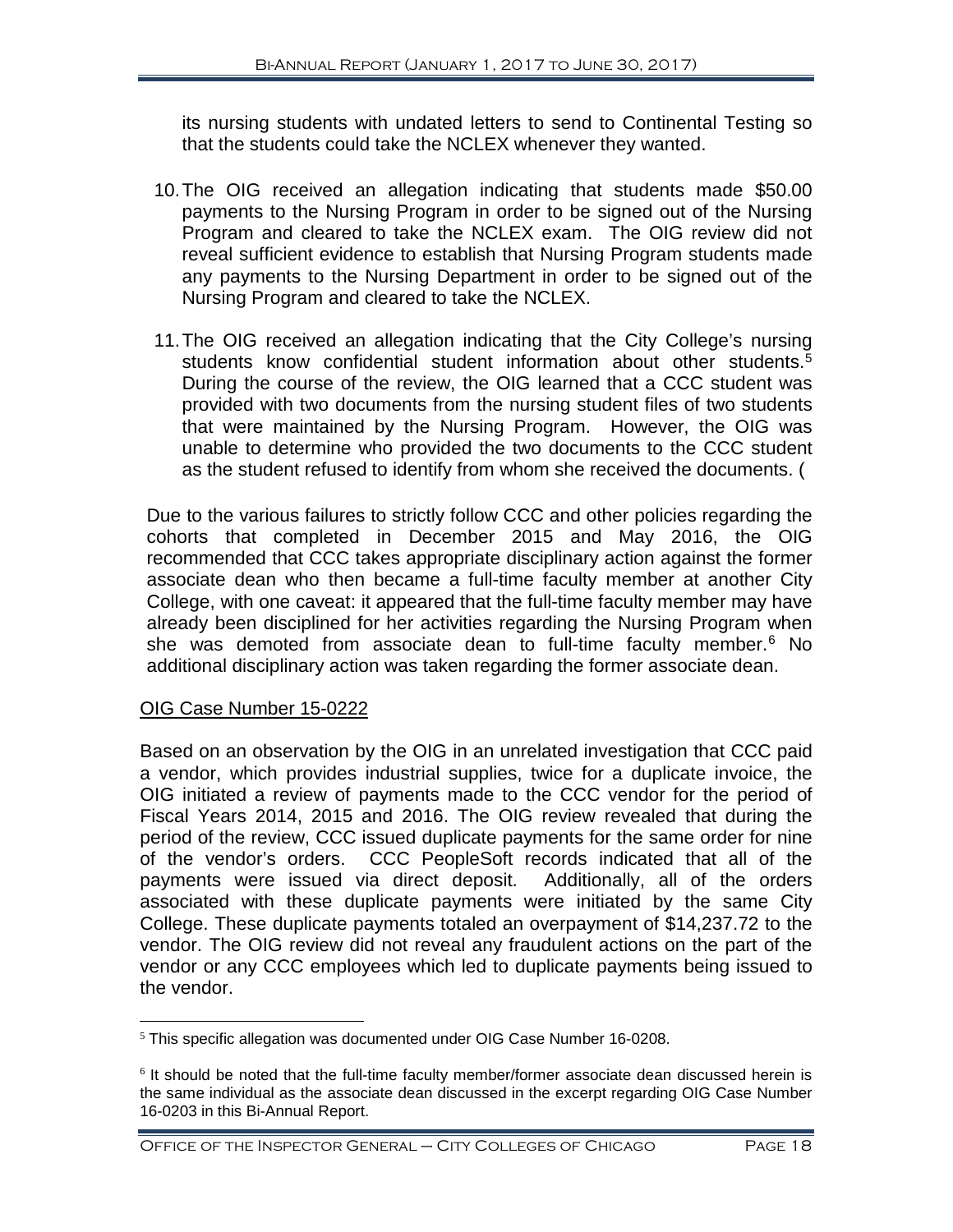Based on the review, the OIG recommended that CCC uses all legal but fiscally responsible remedies to either recoup the \$14,237.72 overpayment from the vendor or to obtain a credit from the vendor for the aforementioned amount. If CCC received a credit from the vendor, the OIG recommended that the Department of Finance ensures that the credit is immediately and fully applied to purchases made by CCC from the vendor.

# **Reports Submitted Documenting Sustained Findings of Waste, Fraud and/or Misconduct**

Pursuant to the provisions of Article 2.7.5 of the Board Bylaws, the following are summaries of the OIG investigations for which reports were submitted documenting sustained findings of waste, fraud or misconduct during the period of January 1, 2017 through June 30, 2017.

# OIG Case Number 17-0166

The OIG received a complaint alleging that despite the fact that a community outreach worker assigned to a City College resigned from her position and had not been at work since December 22, 2016, an associate vice chancellor ("administrator") inappropriately edited her time and attendance records to record sick time and other benefit time. The OIG investigation revealed that the administrator submitted CCCWorks time and attendance entries on behalf of the community outreach worker regarding December 23, 2016 through February 3, 2017 as if she was still working as a full-time CCC employee despite the fact that the community outreach worker's last day of work was December 22, 2016. The more than thirty problematic time and attendance entries made by the administrator on the community outreach worker's behalf included work days that the community outreach worker did not in fact work, nineteen sick days on which the community outreach worker was not in fact sick, holidays for which the community outreach worker should not have been paid, and several other benefit days that the community outreach worker should not have received. After taking into account the pay for Pay Period 1703 that was previously recouped by the Office of Human Resources and a floating holiday for which the community outreach worker was entitled to be paid out, the OIG determined that the community outreach worker received \$3,893.40 in pay that she should not have received.

In summary, the OIG found that the administrator violated Section IV, Paragraphs 7, 11, 13, 37, and 50 of the CCC District-Wide Employee Manual as well as Article 4.13(e)(ii) of the Board Policies and Procedures for Management and Government. Based on the above, the OIG recommended the following:

• The OIG recommended that CCC takes appropriate disciplinary action against the administrator.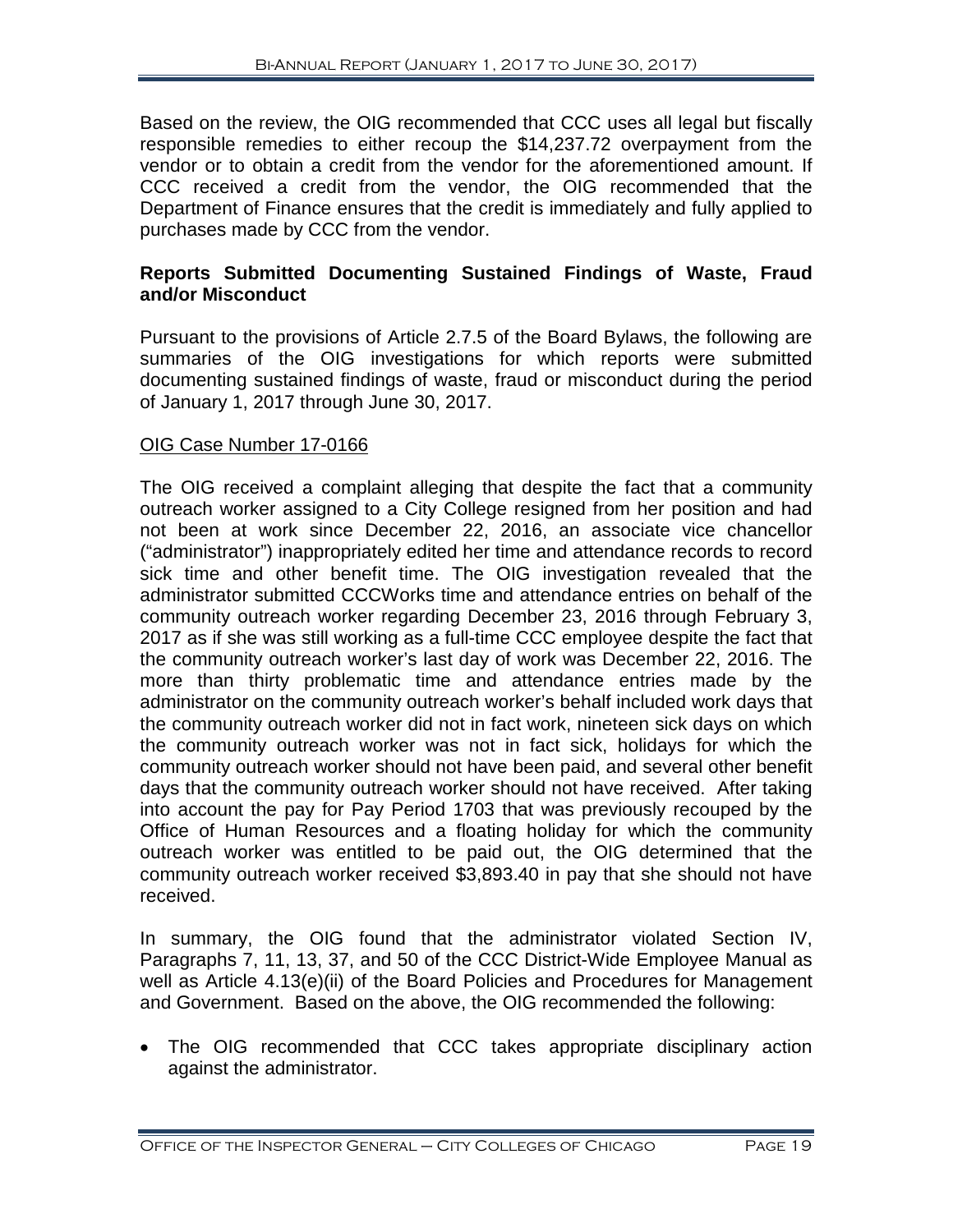- As the community outreach worker was no longer a CCC employee, the OIG did not recommend any disciplinary action regarding the community outreach worker.
- The OIG recommended that CCC uses all legal but fiscally responsible remedies to either recoup from the community outreach worker as much as \$3,893.40 in pay that she should not have received regarding December 23, 2016 through February 3, 2017 and/or to deduct those earnings from any payouts that may be due to the community outreach worker as a result of her separation from CCC.

The administrator was terminated, and he was designated ineligible to be rehired.

# OIG Case Number 17-0153

About two weeks prior to receiving the complaint which was the subject of investigation documented under OIG Case Number 17-0166, the OIG received a complaint regarding the same administrator discussed in the entry above regarding OIG Case Number 17-0166. This complaint alleged that the administrator falsified his own attendance records when he took several sick days and made two override requests during May 2016. This complaint also alleged that the administrator falsified his attendance records when he took a sick day while in New Orleans, Louisiana in July 2015. The OIG determined that in 2015 and 2016, the administrator submitted various CCCWorks time and attendance entries on his own behalf representing that he worked or was sick when he was actually on "vacation" in South Africa and New Orleans. In all, the OIG investigation revealed that the administrator inappropriately utilized eleven sick days when he should have used vacation or other non-sick benefit time. In summary, the OIG found that the administrator violated Section IV, Paragraphs 11, 13, and 50 of the CCC District-Wide Employee Manual as well as Section 4.13(e)(ii) of the Board Policies and Procedures for Management and Government.

Based on the above, the OIG recommended that CCC takes appropriate disciplinary action against the administrator. The OIG further recommended that CCC deducts thirteen vacation days from the administrator's leave balances and credits eleven sick days to the administrator's leave balances.

As noted in the entry for OIG Case Number 17-0166, the administrator was terminated and designated ineligible to be re-hired.

## OIG Case Number 16-0103

The OIG received a complaint that a lecturer assigned to a City College, who also worked as a coordinator at another City College, received regular pay and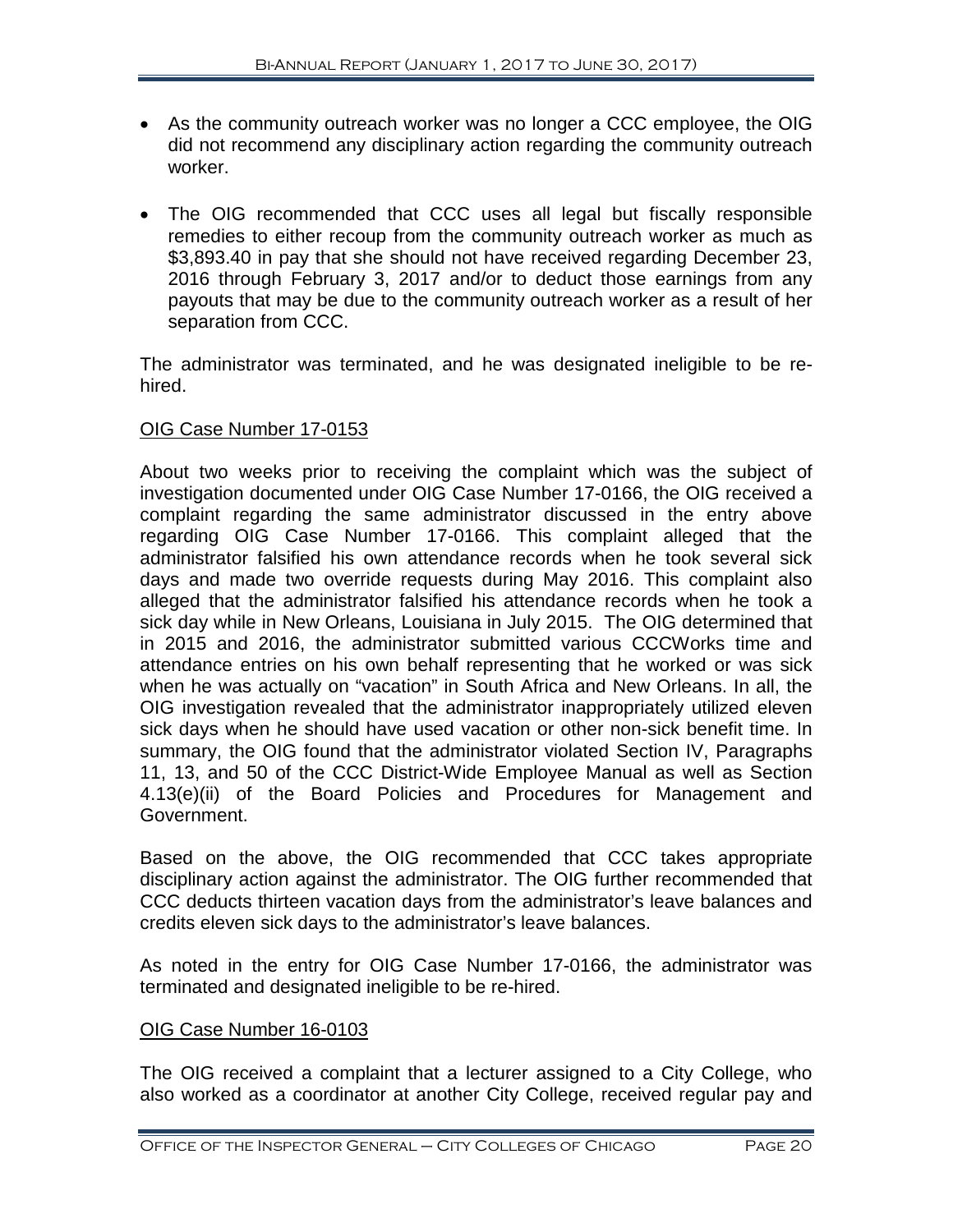special assignment pay for the same work. The OIG investigation revealed the following:

- The OIG investigation did not reveal sufficient evidence to find that the lecturer received regular pay and special assignment pay for the same work.
- Despite being classified as a part-time employee, who typically works no more than thirty hours per week/sixty hours per pay period, the lecturer worked 112, 107, 116, and 108 hours during four consecutive pay periods in the Spring 2015 term.
- During various pay periods in the 2015 and 2016 calendar years, the lecturer submitted numerous Certificates of Attendance which contained mathematical errors resulting in the lecturer receiving pay for 36.5 hours that she did not in fact work. At the lecturer's rate of pay, these erroneously paid hours had a value of \$1,066.67.
- During Pay Period 1515, the lecturer represented that she worked fiftythree hours pursuant to a special assignment request, which was denied effective May 13, 2015; however, the lecturer was not personally notified of the denial until July 10, 2015. At the rate of pay designated by the special assignment request, the lecturer's purported work for which she did not receive pay had a value of \$1,325.00. However, the OIG could not verify the accuracy of the hours that the lecturer purportedly worked pursuant to the special assignment request. In fact, during Pay Periods 1511 and 1512, the lecturer represented on Certificates of Attendance that she purportedly worked hours at one City College that conflicted with other documentary evidence regarding the hours that she worked at another City College, such as e-mails and Certificates of Attendance. This called into question the accuracy of the hours that she represented that she worked at the first.
- An associate dean was inattentive to her duty, in that she signed, as the approving supervisor, fourteen Certificates of Attendance submitted by the lecturer during 2015 and 2016, despite the fact that the Certificates of Attendance contained mathematical errors resulting in the lecturer erroneously receiving \$617.54 in pay, in violation of Section IV(38) of the CCC District-Wide Employee Manual.

Based on the investigation, the OIG made the following recommendations:

- As the lecturer resigned from her position prior to the conclusion of the investigation, the OIG made no recommendation regarding disciplinary action against the lecturer.
- Due to the fact that OIG was not able to verify the accuracy of the hours that the lecturer purportedly worked at one City College during one pay period and that some of the hours that she represented on Certificates of Attendance for Pay Periods 1511 and 1512 that she worked conflict with other documentary evidence, the OIG recommended that CCC neither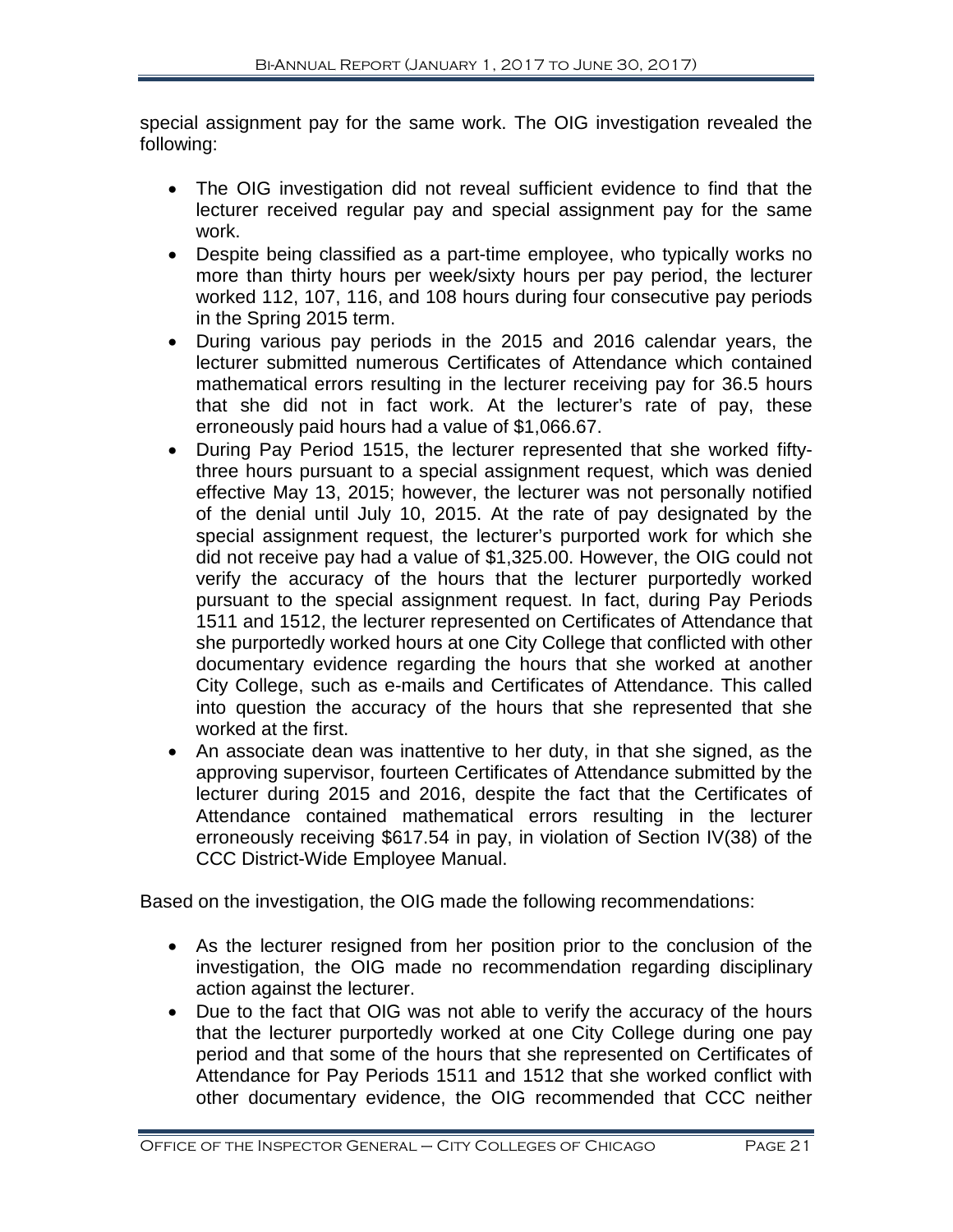seeks recoupment from the lecturer for the hours that she was overpaid during calendar years 2015 and 2016 nor pays her for the hours that she represented that she worked pursuant to the special assignment request for which she was not paid.

- The OIG recommended that CCC takes appropriate disciplinary action against the associate dean.
- The OIG recommended that the Office of Human Resources and Staff Development adopts a procedure to send a timely, automated e-mail to both the staff member and the staff member's supervisor informing them that a Special Assignment Request was denied. This is the procedure currently followed only when special assignment requests are approved.
- The OIG recommended that CCC amends Article 4.10(b) of the Board Policies and Procedures for Management and Government to provide that whenever a part-time employee is to work more than thirty hours in a workweek for a third consecutive workweek, the part-time employee's payroll must be approved by the City College's president or vice president.

Following the disciplinary process, the associate dean was issued a written reprimand.

# OIG Case Number 17-0180

The OIG received a request from the Department of Safety and Security to review the handcuffing of a male CCC student who battered a female student on the campus of a City College. The male student was enrolled at one City College, and he encountered the female student on the campus of another City College campus at which she was enrolled.

The OIG investigation revealed that after the male student and the female student engaged in a physical altercation, a security assistant assigned to the City College ran from his post in the College's lobby, out of the building, and subsequently detained the male student. The investigation revealed that once the security assistant brought the male student into the College's vestibule, a security officer handed handcuffs to the security assistant. The security assistant handcuffed the male student's hands behind his back, with the assistance of the security officer. These events were captured by the College's security video. During an interview with the OIG, the security assistant also confirmed these events.

The OIG investigation further revealed that neither the security officer nor the security assistant were active or off-duty police officers. As such, pursuant to CCC Department of Safety and Security Order Number DO-0007, the security officer was expressly prohibited from possessing handcuffs while on duty. Likewise, as neither the security officer nor the security assistant were active or off-duty police officers, pursuant to the College's Department of Safety and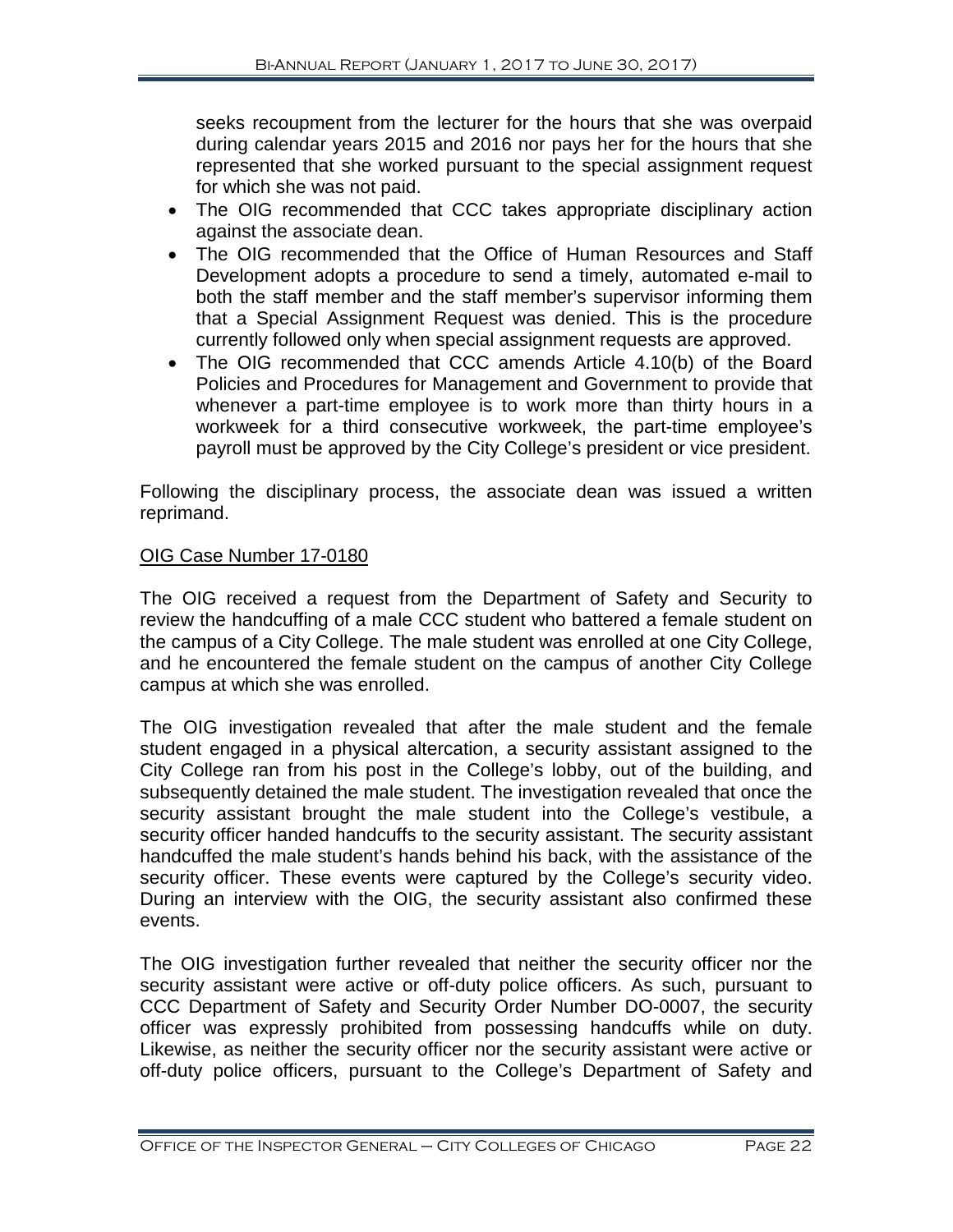Security Standard Operating Procedures, neither were allowed to arrest or handcuff anyone.

Additionally, Section IV(48) of the CCC District-Wide Employee Manual provides that it is prohibited conduct to violate "departmental or College rules and regulations." In that the security officer violated CCC Department of Safety and Security Order Number DO-0007 by possessing handcuffs while on duty, and the security assistant and the security officer violated the College's Department of Safety and Security Standard Operating Procedures by placing handcuffs on the male student, they also violated Section IV(48) of the CCC District-Wide Employee Manual.

Based on the investigation, the OIG recommended that CCC takes appropriate disciplinary action against the security assistant.

During the course of his interview with the OIG, the security officer refused to answer six pertinent questions after being advised of administrative rights. As such, the security officer failed to cooperate in an investigation conducted by the OIG, contrary to Article 2.7.4(b) of the Board Bylaws and in violation of Section IV(8) of the CCC District-Wide Employee Manual. Based on his failure to cooperate in an investigation conducted by the OIG as well as based on his violation of CCC Department of Safety and Security Order Number DO-0007 and the College's Department of Safety and Security Standard Operating Procedures, the OIG recommended that the security officer be terminated. The OIG further recommended that the security officer be designated ineligible to be re-hired and that his personnel records reflect this designation.

Following the disciplinary process, the security officer was terminated, and he was designated ineligible to be re-hired.

Following the disciplinary process, the security assistant was not issued any additional disciplinary action since it was determined that he was issued a verbal warning by his supervisor shortly after the incident occurred.

## Residency Investigations

As noted in the entry documenting the OIG's Annual Audit of the District's Compliance with the Residency Policy, during the current reporting period, the OIG sustained three residency-related investigations. The residency-related investigations sustained during the January 1, 2017 to June 30, 2017 reporting period are documented as follows:

## OIG Case Number 16-0061

The OIG received a complaint that a janitor assigned to a City Colleges resides outside the City of Chicago. The OIG investigation revealed that the janitor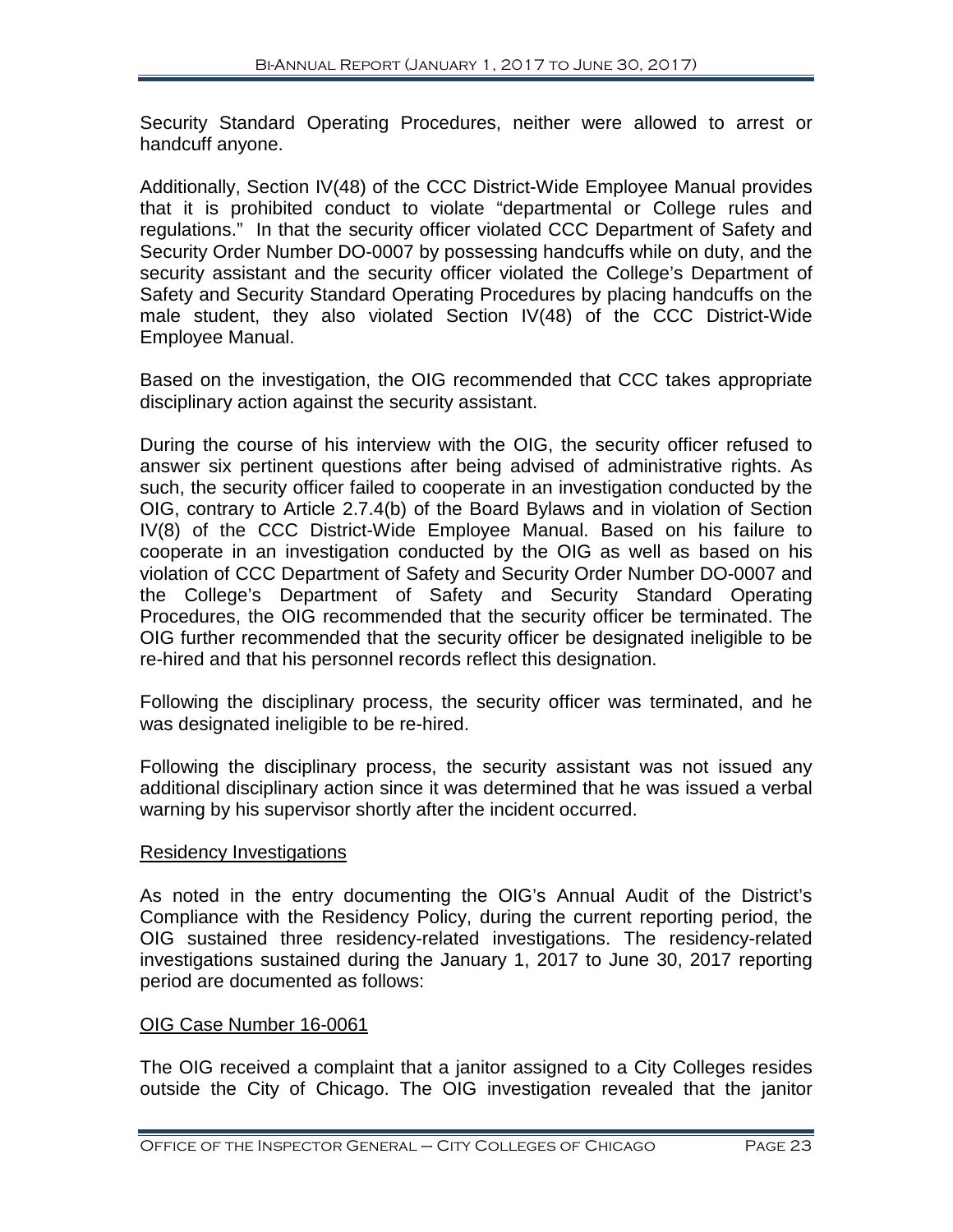resides in South Holland, Illinois, in violation of Article 4.6(a) of the Board Policies and Procedures for Management & Government and Section III of the CCC District-Wide Employee Manual.

The OIG investigation further revealed that the janitor falsified employment records, in that he fraudulently affirmed on City Colleges of Chicago residency certification documents that he resided in Chicago, Illinois, when in fact he resided in South Holland, Illinois, in violation of Section IV(11) of the CCC District-Wide Employee Manual.

Based on the investigation, the OIG recommended that the janitor be terminated. The OIG further recommended that the janitor be designated ineligible to be rehired and that his personnel records reflect this designation.

Following the disciplinary process, the janitor was terminated. The janitor was subsequently designated ineligible to be re-hired.

# OIG Case Number 16-0110

The OIG received a complaint that a director assigned to a City College resides outside the City of Chicago. The OIG investigation revealed that the director resided in North Chicago, Illinois, in violation of Article 4.6(a) of the Board Policies and Procedures for Management & Government and Section III of the CCC District-Wide Employee Manual.

The OIG investigation further revealed that the director falsified employment records in that she fraudulently affirmed on CCC residency certification documents that she resided in Chicago, Illinois, when in fact she resided in North Chicago, Illinois, in violation of Section IV(11) of the CCC District-Wide Employee Manual.

Based on the investigation, the OIG recommended that the director be terminated. The OIG further recommended that the director be designated ineligible to be re-hired and that her personnel records reflect this designation.

The director was subsequently terminated, and she was designated ineligible to be rehired.

# OIG Case Number 17-0016

The OIG received a complaint that a director assigned to a City College resides outside the City of Chicago. The OIG investigation revealed that the director resides in Park Forest, Illinois, in violation of Article 4.6(a) of the Board Policies and Procedures for Management & Government and Section III of the CCC District-Wide Employee Manual.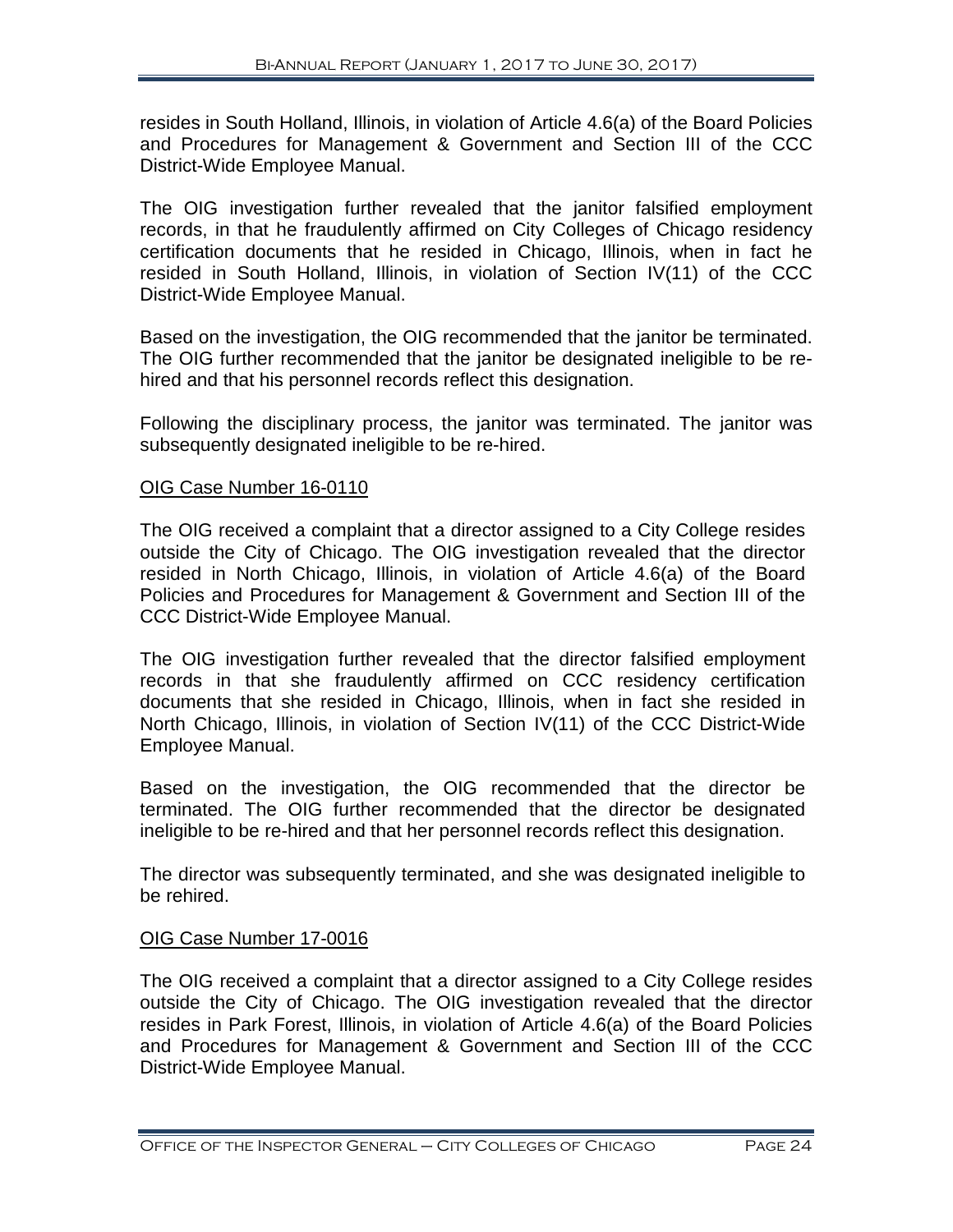The OIG investigation further revealed that the director falsified employment records in that she fraudulently affirmed on CCC residency certification documents that she resided in Chicago, Illinois when in fact she resided in Park Forest, Illinois, in violation of Section IV(11) of the CCC District-Wide Employee Manual.

Based on the investigation, the OIG recommended that the director be terminated. The OIG further recommended that the director be designated ineligible to be re-hired and that her personnel records reflect this designation.

The director was subsequently terminated, and she was designated ineligible to be re-hired.

## Investigations of CCC vendors

Article 2.6.2 of the Board Bylaws provides the OIG with the authority to conduct investigations regarding waste, fraud, and misconduct by contractors and subcontractors. The CCC Debarment Policy, which is found in Article 5.3 et seq. of the Board Policies and Procedures for Management and Government, provides the causes and the procedures to be followed in order to initiate the taking of disciplinary action against CCC vendors.

During the current reporting period, the OIG substantiated investigations regarding five CCC vendors and seven of the vendors' principals and/or employees. These investigations are summarized as follows:

## OIG Case Number 14-0127

The OIG received a complaint that a CCC vendor and a participant in the CCC Job Order Contracting ("JOC") Program did not provide CCC with lien waivers from its subcontractors regarding a renovation project at a City College. Initially, the OIG determined that the CCC Department of Administrative and Procurement Services could not locate Final Waivers of Lien from each of the vendor's subcontractors regarding the work performed as part of the renovation project. Likewise, the vendor did not provide the OIG with such documents upon request. The failure to provide such documents to CCC violated Section 9.2 of the Request for Sealed Bid No. DT0909 Job Order Contracting effective September 29, 2009.

In addition to the above finding, during the course of the investigation, the OIG engaged in a further review of the documents submitted to CCC by the vendor regarding a Minority-Owned Business Enterprise ("MBE") subcontractor pursuant to the renovation project. This review revealed that the vendor misrepresented on various documents provided to CCC that it paid the MBE subcontractor \$180,000 for electrical work on the renovation project, when in fact legitimate documentation only supported that the MBE subcontractor was paid \$85,630 for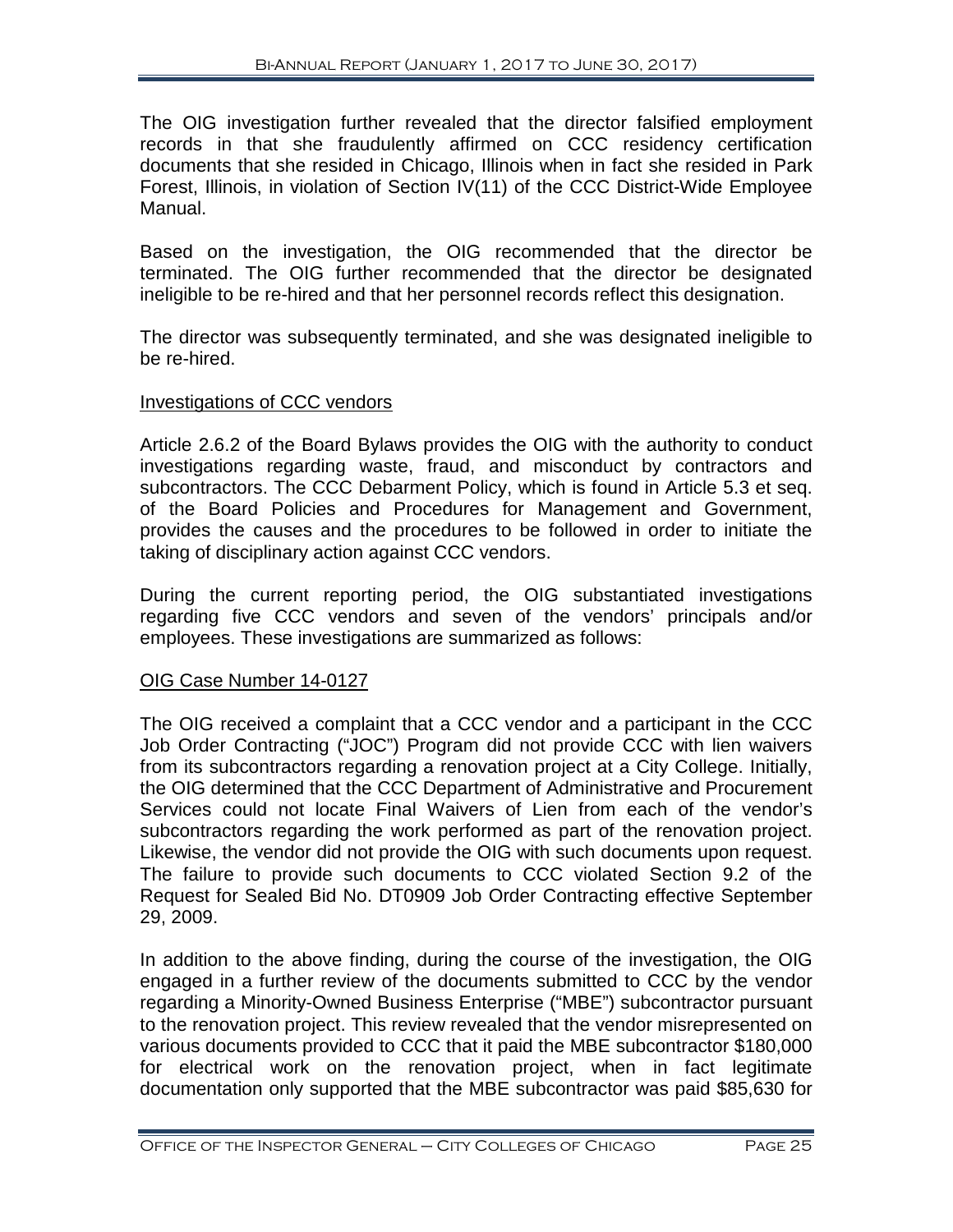work performed on the project. The documents that the vendor provided to CCC which contained false statements - reflecting inflated payments to the MBE subcontractor - included Waivers of Lien to Date, a Final Waiver of Lien, and MBE/WBE Utilization Reports. These documents were signed by the vendor's president.

The above actions by the vendor violated various provisions of the CCC Debarment Policy, including the following:

- Article 5.3.3(d) Making, causing to be made or attempting to make any false, deceptive, or fraudulent material statement in any bid, proposal, or application for Board or any government work, or in the performance of any such contract for the Board or any governmental unit or agency, or in the application for any permit or license;
- Article 5.3.3(j) Improper conduct, including but not limited to:
	- o submitting false, frivolous or exaggerated claims, documents, or records (Article  $5.3.3(j)(2)$ );
	- o falsification of claims, documents, or records (Article 5.3.3(j)(3)); and
	- o misrepresentation to any governmental entity, agency or official  $(A$ rticle  $5.3.3(j)(7))$ ;...

During the course of the investigation, the vendor also engaged in various acts which demonstrated a failure to cooperate with the OIG in the investigation, in violation of Article 5.3.3(g) of the CCC Debarment Policy and in violation of Article 2.7.4(b) of the Board Bylaws. The manners in which the vendor failed to cooperate with the OIG included the following:

- The vendor provided the OIG with copies of checks with altered memo sections apparently to hide the fact that the payments made pursuant to the checks were for non-CCC-related projects. In a letter dated September 27, 2016, the vendor's president admitted that he "eliminated the memo line on the…checks submitted."
- The vendor provided the OIG with copies of check stubs as fraudulent support for payments to the MBE subcontractor on the renovation project.
- The vendor provided the OIG with an altered General Ledger reflecting non-existent payments made to the MBE subcontractor on the renovation project.
- The vendor failed to provide the OIG with requested copies of invoices that the MBE subcontractor submitted to the vendor.
- An employee of the vendor refused to comply with requests by the OIG for an interview regarding this investigation.

Based on the investigation, the OIG recommended that CCC takes appropriate disciplinary action against the vendor, the vendor's president, and the vendor's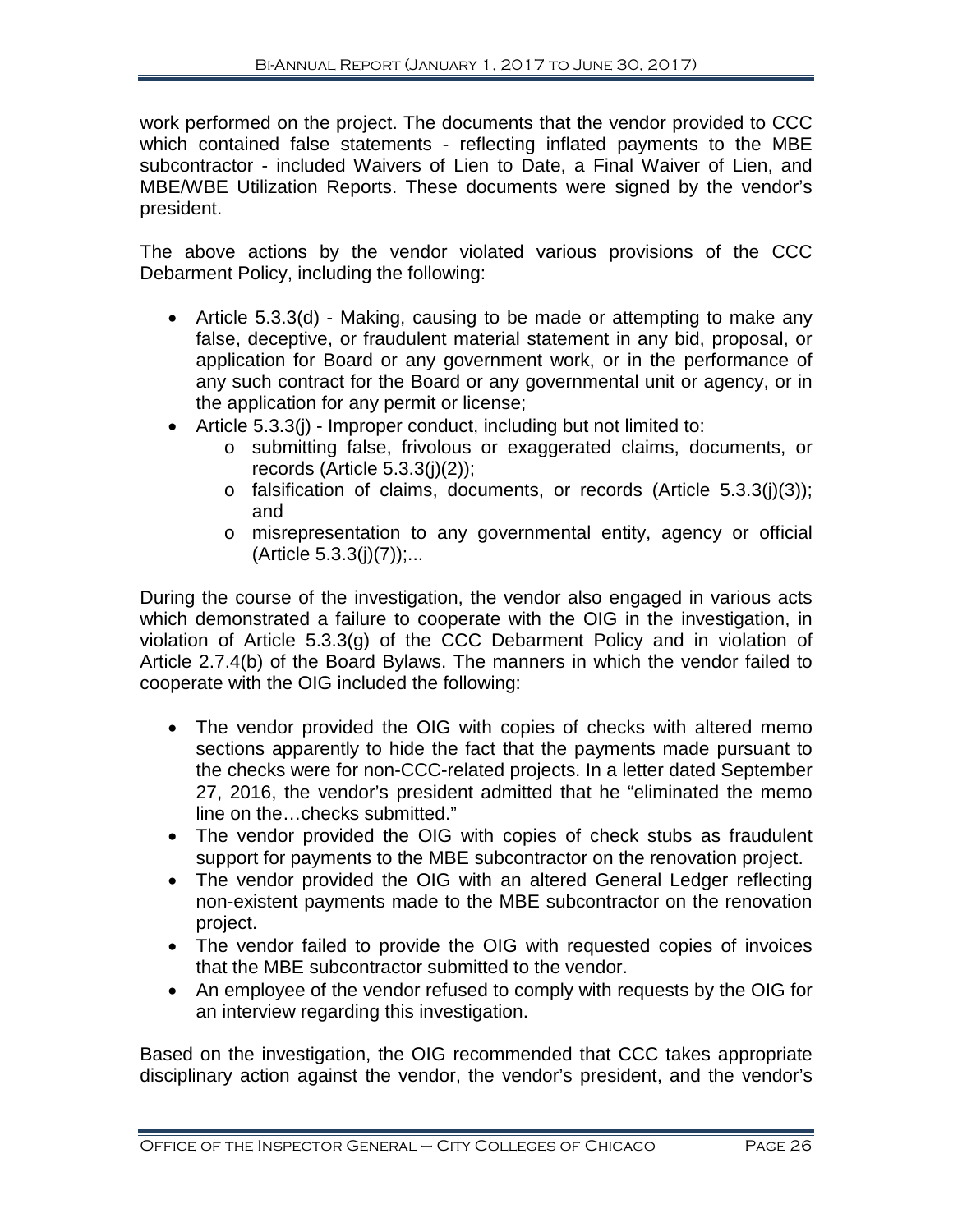employee pursuant to the CCC Debarment Policy of Article 5.3 *et seq*. of the Board Policies and Procedures for Management and Government.

Through a settlement with CCC approved by the Board, the vendor, the vendor's president, and the vendor's employee agreed to a voluntary exclusion for a period of one year from June 1, 2017 through May 31, 2018. The vendor, the vendor's president, and the vendor's employee were placed on the list of excluded participants that are unable to bid or participate on any contract awarded by CCC as a prime or subcontractor for the period of the voluntary exclusion.

The OIG also notified the Office of the Inspector General of a sister agency - for which the OIG was aware that the vendor had performed services in the past that the vendor, the vendor's president, and the vendor's employee agreed to the voluntary exclusion.

## OIG Case Number 17-0142

The OIG learned that a managing member of a Women-Owned Business Enterprise ("WBE") sub-contractor to a CCC vendor was convicted in the United States District Court for the Northern District of Illinois of the offense of making false statements. Pursuant to Article 5.3.3(b)(3) of the CCC Debarment Policy, a vendor may be debarred for a conviction of making false statements.

The OIG investigation revealed that by way of a guilty plea, the managing member was convicted of the offense of making false statements, contrary to Title 18, United States Code, Section 1001(a)(2). The conviction arose from the fact that in July 2012, the managing member lied during a Federal Bureau of Investigation ("FBI") interview, when she falsely denied that she never discussed money with an unnamed public official while the public official was in office, when in fact the public official asked to receive, agreed to receive, and discussed receiving money from the managing member in connection with the public official's duties while the public official was an elected public official. The managing member was sentenced to serve a one-year term of probation.

Based on the investigation, the OIG recommended that CCC takes appropriate disciplinary action against the managing member pursuant to the CCC Debarment Policy of Article 5.3 *et seq*. of the Board Policies and Procedures for Management and Government. Additionally, the OIG recommended that CCC refrains from doing business with the managing member's firm during the term of any disciplinary action taken against the managing member should the managing member be associated with the firm in any manner, including but not limited to as a principal, member, contractor, and/or employee.

As of the date of this Bi-Annual Report, the debarment process was pending.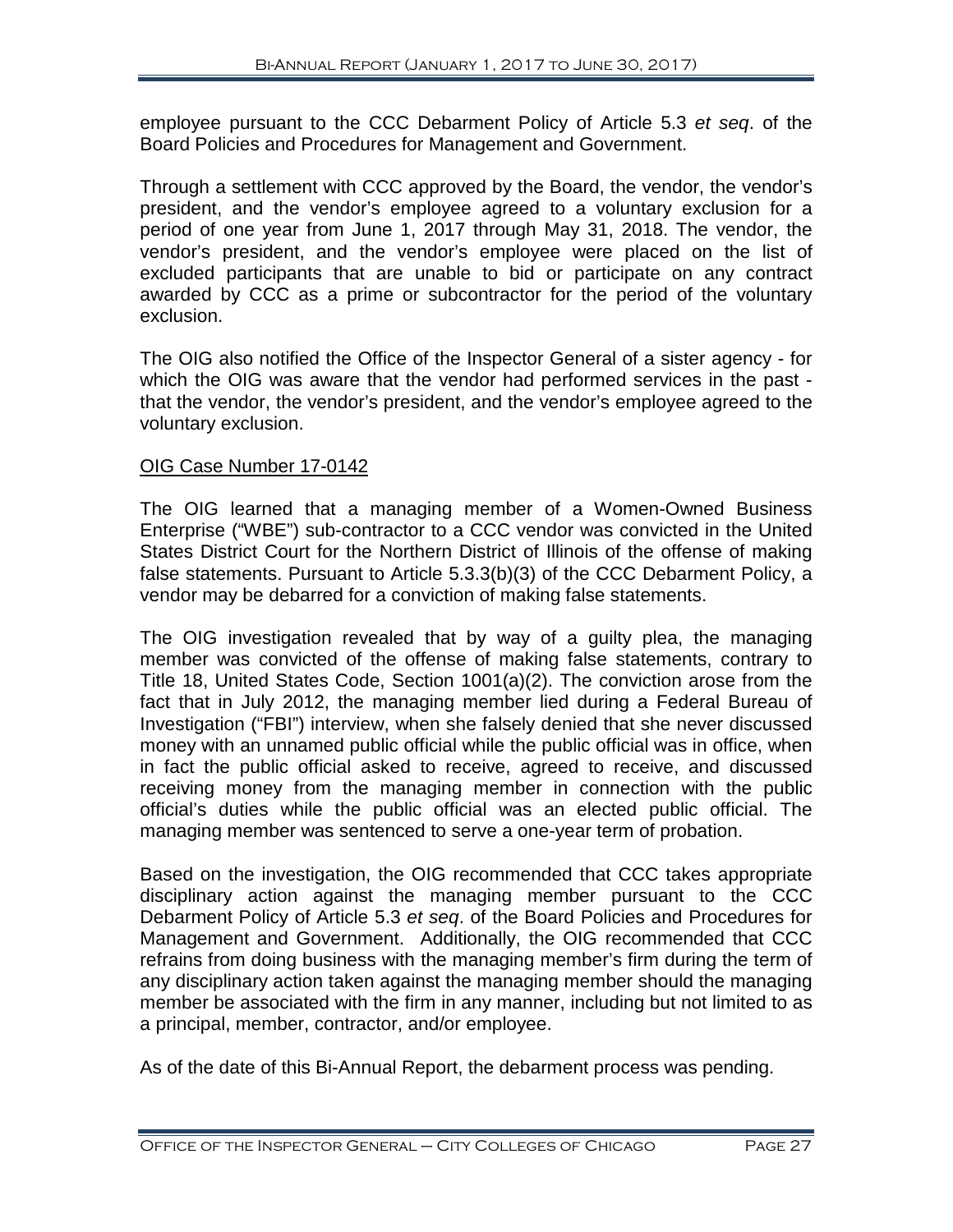## Debarments by Other Government Entities

The CCC Debarment Policy provides, *inter alia*, that improper conduct which may subject a vendor to debarment includes debarment imposed by any governmental entity. Based on research conducted by the OIG, it was determined that several active CCC vendors had been permanently debarred by a sister agency. Based on the fact that these CCC vendors were permanently debarred by another government entity, the OIG recommended that CCC permanently debar these vendors from doing any business with CCC. The OIG made such recommendations in the following cases:

• OIG Case Number 17-0199 (Vendor A)

The OIG received information that a CCC vendor ("Vendor A") and its CEO/president were recently permanently debarred from doing any business with a sister agency. The OIG investigation determined that Vendor A was debarred for engaging in stringing by working with an employee of the sister agency to orchestrate purchases from a non-CCC vendor and Vendor A to avoid the procurement controls of the sister agency as revealed by an investigation by the Office of the Inspector General for the sister agency. The OIG confirmed that the company and its CEO/president, who were debarred by the sister agency, were in fact the same vendor/principal as Vendor A. The OIG determined that Vendor A received about \$7,500 in business since 2015 from CCC. Thus, pursuant to Article 5.3.3(j)(16) of the CCC Debarment Policy, Vendor A and its CEO/president were subject to debarment by CCC. The OIG recommended that CCC permanently debar Vendor A and its CEO/president from doing any business with CCC.

As of the date of this Bi-Annual Report, the debarment process was pending.

## • OIG Case Number 17-0199 (Vendor B)

The OIG received information that a CCC vendor ("Vendor B") was also recently permanently debarred from doing any business with the same sister agency discussed above. The OIG investigation determined that Vendor B was debarred for engaging in stringing by working with an employee of the sister agency to orchestrate purchases from a non-CCC vendor, owned by the wife of the president of Vendor B, and Vendor B to avoid the procurement controls of the sister agency as revealed by an investigation by the Office of the Inspector General for the sister agency. The OIG confirmed that the company and its president, who were debarred by the sister agency, were in fact the same vendor/principal as Vendor B. Likewise, the wife of the president of Vendor B was also listed as a principal of Vendor B on paperwork submitted by Vendor B to CCC.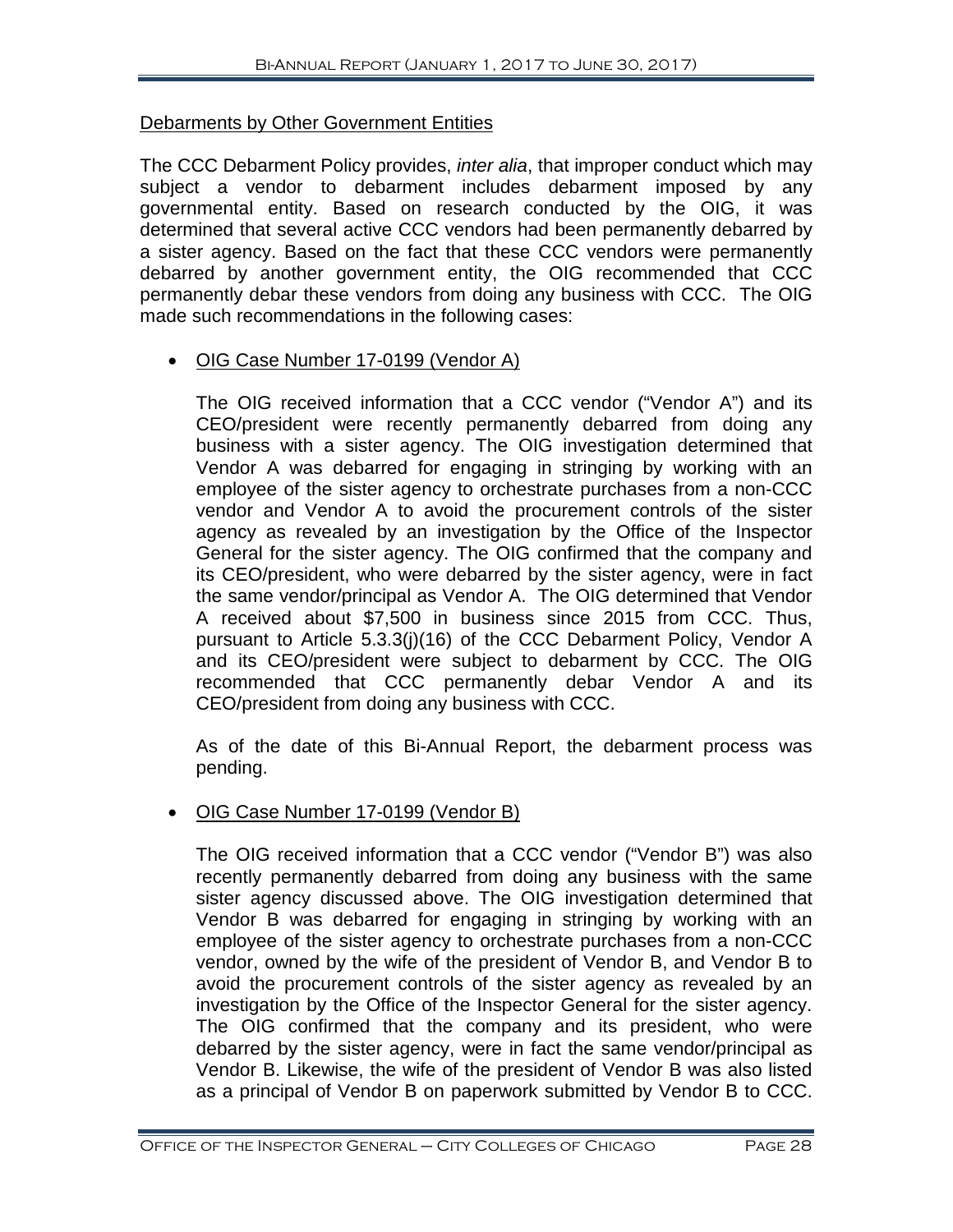The OIG determined that although Vendor B was issued a CCC vendor number, Vendor B performed no services for and received no funds from CCC. Thus, pursuant to Article 5.3.3(j)(16) of the CCC Debarment Policy, Vendor B and its two principals were subject to debarment by CCC. The OIG recommended that CCC permanently debar Vendor B and its two principals from doing any business with CCC.

As of the date of this Bi-Annual Report, the debarment process was pending.

# • OIG Case Number 17-220

The OIG received information that a CCC vendor was recently permanently debarred from doing any business with the same sister agency discussed above. The OIG investigation revealed that the vendor and its president were debarred for various failures on the vendor's part to adequately perform under the contract with the sister agency and failures to comply with contractual obligations. The OIG confirmed that the company and its president who were debarred by the sister agency were in fact the same vendor/principal as the CCC vendor. The OIG determined that although the vendor was issued a CCC vendor number, the vendor performed no services for and received no funds from CCC. Thus, pursuant to Article 5.3.3(j)(16) of the CCC Debarment Policy, the vendor and its president were subject to debarment by CCC. The OIG recommended that CCC permanently debar the vendor and its president from doing any business with CCC.

As of the date of this Bi-Annual Report, the debarment process was pending.

# **Report Submitted Documenting Investigations that Resulted in Not Sustained Findings but in which Recommendations Were Made**

## OIG Case Number 17-0230

The OIG received a complaint that a janitor and a projects janitor stole items from an office suite of a City College. The OIG investigation revealed that on March 31, 2017, the janitor and the projects janitor took sample personal care products, which were provided free of charge to the City College, from a basket on a counter in the City College's Office of Student Services. Being that the items taken were free samples of personal care products and the Office of Student Services lacked any policy and failed to otherwise notify or instruct employees that the sample personal care products were only intended for student use, the OIG did not find that the janitor and the projects janitor violated any CCC policies by taking the items.